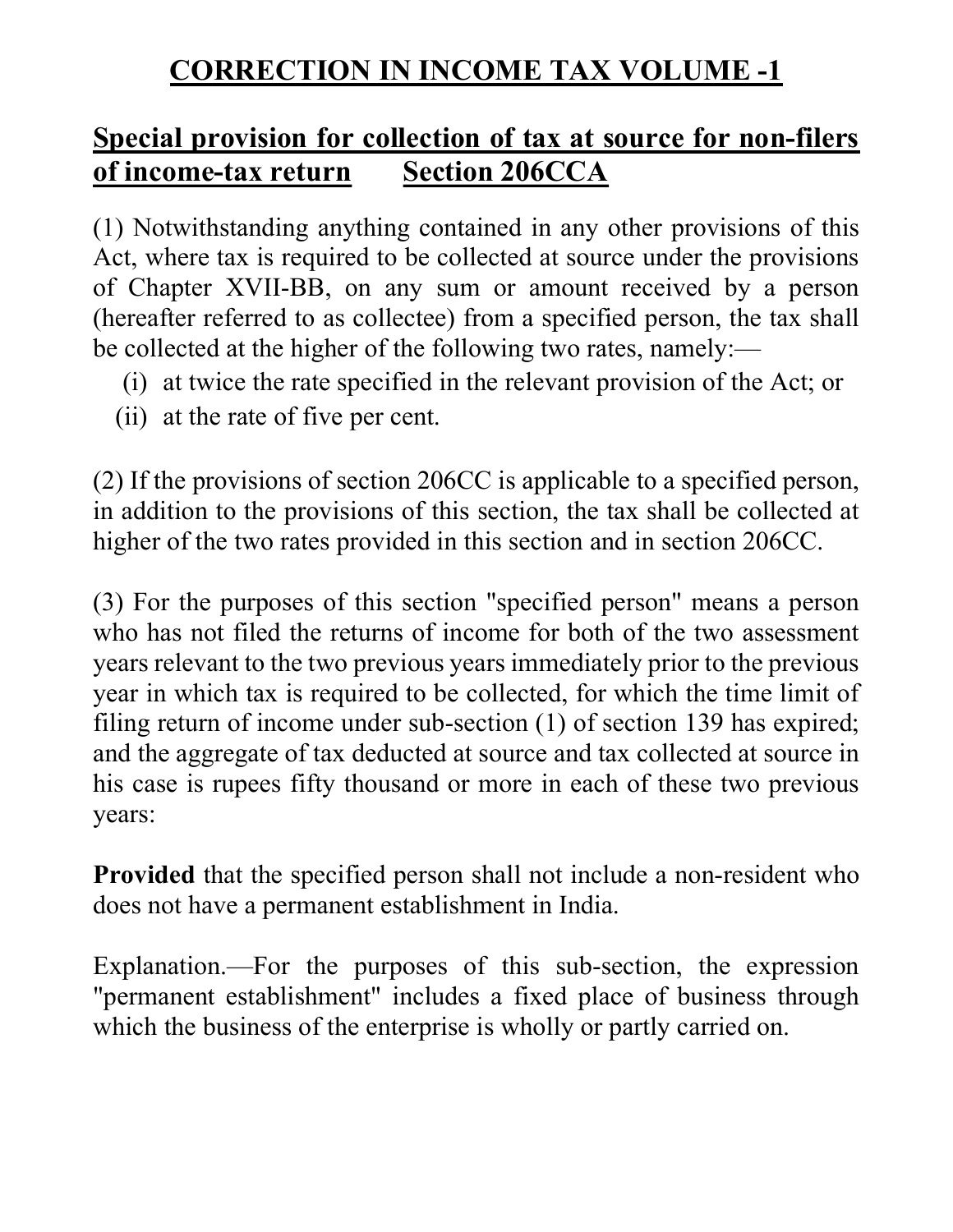## ILLUSTRATION NO. 12 OF ICAI STUDY MATERIAL PAGE NO. 9.63

Mr. Gupta, a resident Indian, is in retail business and his turnover for F.Y.2020-21 was ₹12 crores. He regularly purchases goods from another resident, Mr. Agarwal, a wholesaler, and the aggregate payments during the F.Y.2021-22 was ₹ 95 lakh (₹ 20 lakh on 1.6.2021, ₹ 25 lakh on 12.8.2021, ₹ 22 lakh on 23.11.2021 and ₹ 28 lakh on 25.3.2022). Assume that the said amounts were credited to Mr. Agarwal's account in the books of Mr. Gupta on the same date. Mr. Agarwal's turnover for F.Y.2020- 21 was ₹ 15 crores.

- (1) Based on the above facts, examine the TDS/TCS implications, if any, under the Income-tax Act, 1961.
- (2) Would your answer be different if Mr. Gupta's turnover for F.Y.2020-21 was ₹ 8 crores, all other facts remaining the same?
- (3) Would your answer to (1) and (2) change, if PAN has not been furnished by the buyer or seller, as required?

## Solution:

(1) Since Mr. Gupta's turnover for F.Y.2020-21 exceeds 10 crores, and payments made by him to Mr. Agarwal, a resident seller exceed ₹ 50 lakhs in the P.Y.2021-22, he is liable to deduct tax  $\omega$ 0.1% of ₹45 lakhs (being the sum exceeding ₹50 lakhs) in the following manner –

No tax is to be deducted u/s 194Q on the payments made on 1.6.2021 and 12.8.2021, since the aggregate payments till that date i.e. 45 lakhs, has not exceeded the threshold of ₹ 50 lakhs.

Tax of ₹ 1,700 (i.e., 0.1% of ₹ 17 lakhs) has to be deducted u/s 194Q from the payment/ credit of ₹ 22 lakh on 23.11.2021 [₹ 22 lakh – ₹ 5 lakhs, being the balance unexhausted threshold limit].

Tax of ₹ 2,800 (i.e., 0.1% of ₹ 28 lakhs) has to be deducted u/s 194Q from the payment/ credit of ₹ 28 lakhs on 25.3.2022.

Note – In this case, since both section 194Q and 206C(1H) applies, tax has to be deducted u/s 194Q.

(2) If Mr. Gupta's turnover for the F.Y.2020-21 was only  $\bar{\tau}$  8 crores, TDS provisions under section 194Q would not be attracted. However, TCS provisions under section 206C(1H) would be attracted in the hands of Mr. Agarwal, since his turnover exceeds  $\bar{\tau}$  10 crores in the F.Y.2020-21 and his receipts from Mr. Gupta exceed ₹ 50 lakhs.

No tax is to be collected u/s 206C(1H) on 1.6.2021 and 12.8.2021, since the aggregate receipts till that date i.e. 45 lakhs, has not exceeded the threshold of ₹ 50 lakhs.

Tax of ₹ 1,700 (i.e., 0.1% of ₹ 17 lakhs) has to be collected u/s 206C(1H) on 23.11.2021 (₹ 22 lakh –  $\text{\textless}5$  lakhs, being the balance unexhausted threshold limit).

Tax of ₹2,800 (i.e., 0.1% of ₹28 lakhs) has to be collected u/s 206C(1H) on 25.3.2022.

(3) In case (1), if PAN is not furnished by Mr. Agarwal to Mr. Gupta, then, Mr. Gupta has to deduct tax @ 5%, instead of 0.1%. Accordingly, tax of ₹ 85,000 (i.e., 5% of ₹17 lakhs) and ₹1,40,000 (5% of ₹28 lakhs) has to be deducted by Mr. Gupta u/s 194Q on 23.11.2021 and 25.3.2022, respectively.

In case (2), if PAN is not furnished by Mr. Gupta to Mr. Agarwal, then, Mr. Agarwal has to collect tax@1% instead of 0.1%. Accordingly, tax of ₹17,000 (i.e., 1% of ₹17 lakhs) and ₹ 28,000 (1% of ₹ 28 lakhs) has to be collected by Mr. Agarwal u/s 206C(1H) on 23.11.2021 and 25.3.2022, respectively.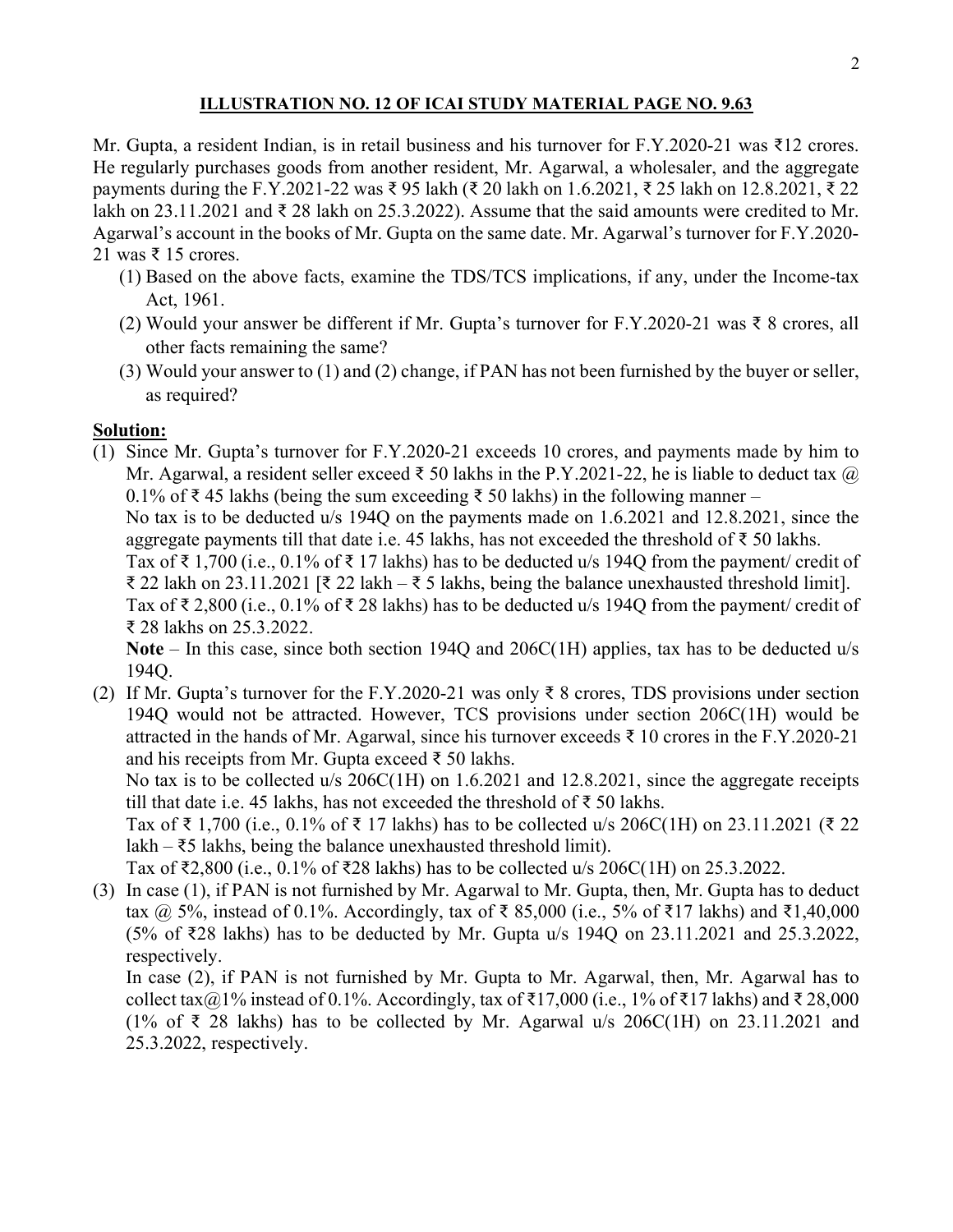| (CORRECTED PART IS GIVEN IN BOLD ITALICS AND COLOURED) |           |
|--------------------------------------------------------|-----------|
| (ii) Total income                                      | 8,00,000  |
| On first ₹2,50,000                                     | Nil       |
| On next ₹2,50,000 @ 5%                                 | 12,500    |
| On balance ₹3,00,000 @ 20%                             | 60,000    |
| Tax before health and education cess                   | 72,500    |
| Add: health & education cess $\omega$ 4%               | 2,900     |
| Tax Liability                                          | 75,400    |
| (iii) Total income                                     | 10,00,000 |
| On first ₹2,50,000                                     | Nil       |
| On next ₹2,50,000 @ 5%                                 | 12,500    |
| On balance ₹5,00,000 @ 20%                             | 1,00,000  |
| Tax before health and education cess                   | 1,12,500  |
| Add: health & education cess $\omega$ 4%               | 4,500     |
| Tax Liability                                          | 1,17,000  |
| (iv) Total income                                      | 12,00,000 |
| On first ₹2,50,000                                     | Nil       |
| On next ₹2,50,000 @ 5%                                 | 12,500    |
| On <i>next</i> ₹5,00,000 @ 20%                         | 1,00,000  |
| On balance ₹2,00,000 @ 30%                             | 60,000    |
| Tax before health and education cess                   | 1,72,500  |
| Add: health & education cess $\omega$ 4%               | 6,900     |
| Tax Liability                                          | 1,79,400  |
| (v) Total income                                       | 20,00,000 |
| On first ₹2,50,000                                     | Nil       |
| On next ₹2,50,000 @ 5%                                 | 12,500    |
| On <i>next</i> ₹5,00,000 @ 20%                         | 1,00,000  |
| On balance ₹10,00,000 @ 30%                            | 3,00,000  |
| Tax before health and education cess                   | 4,12,500  |
| Add: health & education cess $\omega$ 4%               | 16,500    |
| Tax Liability                                          | 4,29,000  |

#### Question 3: Explain Health and Education Cess Answer: Health and Education Cess

If any tax is charged for any specific purpose, it is called Cess. Health and Education Cess shall be charged  $\omega$ 4% on the amount of income tax.

#### Rounding off of Tax Section 288B

Any amount payable, and the amount of refund due, shall be rounded off in the multiples of ₹10 in the similar manner as in case of total income under section 288A.

#### Question 4: Explain Previous Year and Assessment Year

Answer: Every person has to pay tax on Income of a particular financial year and such year is called previous year. Further computation of income and tax liability is computed in the subsequent year and it is called assessment year, eg. if income is to be computed for financial year 2021-22, it will be called previous year and subsequent year i.e. 2022-23 shall be called assessment year. The term previous year is defined u/s 3 and assessment year is defined u/s 2(9).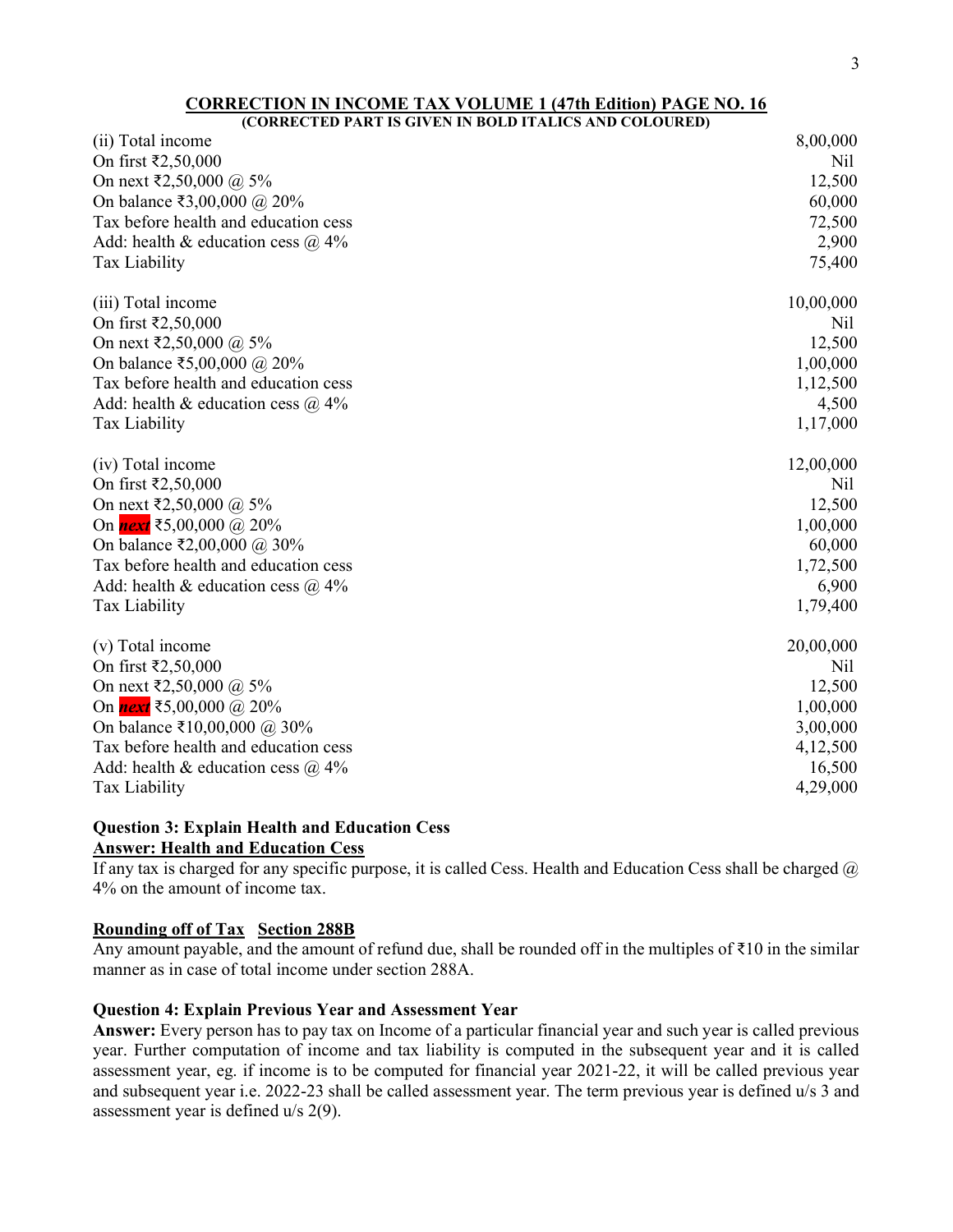#### CORRECTION IN INCOME TAX VOLUME 1 (47th Edition) PAGE NO. 24 (CORRECTED PART IS GIVEN IN BOLD ITALICS AND COLOURED)

| <b>Option 1: Taking Dividend tax at slab rate for surcharge</b>                |                 |
|--------------------------------------------------------------------------------|-----------------|
| <b>Computation of Tax Liability</b>                                            |                 |
| Tax on Business Income 2,02,00,000 at 30%                                      | 60,60,000.00    |
| Tax on Dividend Income 1,00,00,000 at slab rate                                | 28,12,500.00    |
| Tax Before Surcharge                                                           | 88,72,500.00    |
| Add: Surcharge on Dividend Income (28,12,500) X 15%                            | 4,21,875.00     |
| Add: Surcharge on PGBP Income $(60,60,000)$ X 25%                              | 15,15,000.00    |
| Less: Marginal Relief                                                          | (4,75,000.00)   |
| <b>Working Note:</b>                                                           |                 |
| Tax + surcharge @ 25% on income of ₹202,00,000<br>75,75,000                    |                 |
| (69,00,000)<br>Tax + surcharge $\omega$ 15% on income of ₹200,00,000           |                 |
| Increase in tax<br>6,75,000                                                    |                 |
| Increase in income<br>2,00,000                                                 |                 |
| 4,75,000<br>Marginal Relief $(6,75,000 - 2,00,000)$                            |                 |
| Tax Before cess                                                                | 103, 34, 375.00 |
| Add: Health and education cess $@$ 4%                                          | 4,13,375.00     |
| Tax Liability                                                                  | 107,47,750.00   |
|                                                                                |                 |
| Option 2: Taking Dividend tax @ 30% for surcharge and PGBP income on slab rate |                 |
| <b>Computation of Tax Liability</b>                                            |                 |
| Tax on Business Income 2,02,00,000 at slab rate                                | 58,72,500.00    |
| Tax on Dividend Income 1,00,00,000 at 30%                                      | 30,00,000.00    |
| Tax Before Surcharge                                                           | 88,72,500.00    |
| Add: Surcharge on Dividend Income (30,00,000) X 15%                            | 4,50,000.00     |
| Add: Surcharge on PGBP Income at slab (58,72,500) X 25%                        | 14,68,125.00    |
| Less: Marginal Relief                                                          | (4,56,250.00)   |
|                                                                                |                 |
| <b>Working Note:</b>                                                           |                 |
| Tax + surcharge @ 25% on income of ₹202,00,000<br>73,40,625                    |                 |
| Tax + surcharge $@15\%$ on income of ₹200,00,000<br>(66, 84, 375)              |                 |
| Increase in tax<br>6,56,250                                                    |                 |
| 2,00,000<br>Increase in income                                                 |                 |
| 4,56,250<br>Marginal Relief $(6,56,250 - 2,00,000)$                            |                 |
| Tax Before cess                                                                | 103, 34, 375.00 |
| Add: Health and education cess $\omega$ 4%                                     | 4,13,375.00     |
| Tax Liability                                                                  | 107,47,750.00   |
| <b>Option 3: Taking Dividend tax on average basis for surcharge</b>            |                 |
| <b>Computation of Tax Liability</b>                                            |                 |
| Tax on 3,02,00,000 at slab rate                                                | 88,72,500.00    |
| Add: Surcharge on Dividend Income                                              |                 |
| $(88,72,500/3,02,00,000 \times 1,00,00,000 = 29,37,914) \times 15\%$           | 4,40,687.10     |
| Add: Surcharge on PGBP Income                                                  |                 |
| $(88,72,500/3,02,00,000 \times 2,02,00,000 = 59,34,586)$ X 25%                 | 14,83,646.52    |
| Less: Marginal Relief                                                          | (4, 61, 031.00) |
| <b>Working Note:</b>                                                           |                 |
| Tax + surcharge @ 25% on income of ₹202,00,000<br>74, 18, 233                  |                 |
| Tax + surcharge $@15\%$ on income of ₹200,00,000<br>(67, 57, 202)              |                 |
| $(88,72,500/302,00,000 \times 2,00,00,000) \times 115\%$                       |                 |
| Increase in tax<br>6,61,031                                                    |                 |
| Increase in income<br>2,00,000                                                 |                 |
| Marginal Relief $(6,61,031 - 2,00,000)$<br>4,61,031                            |                 |
| Tax Before cess                                                                | 103,35,802.62   |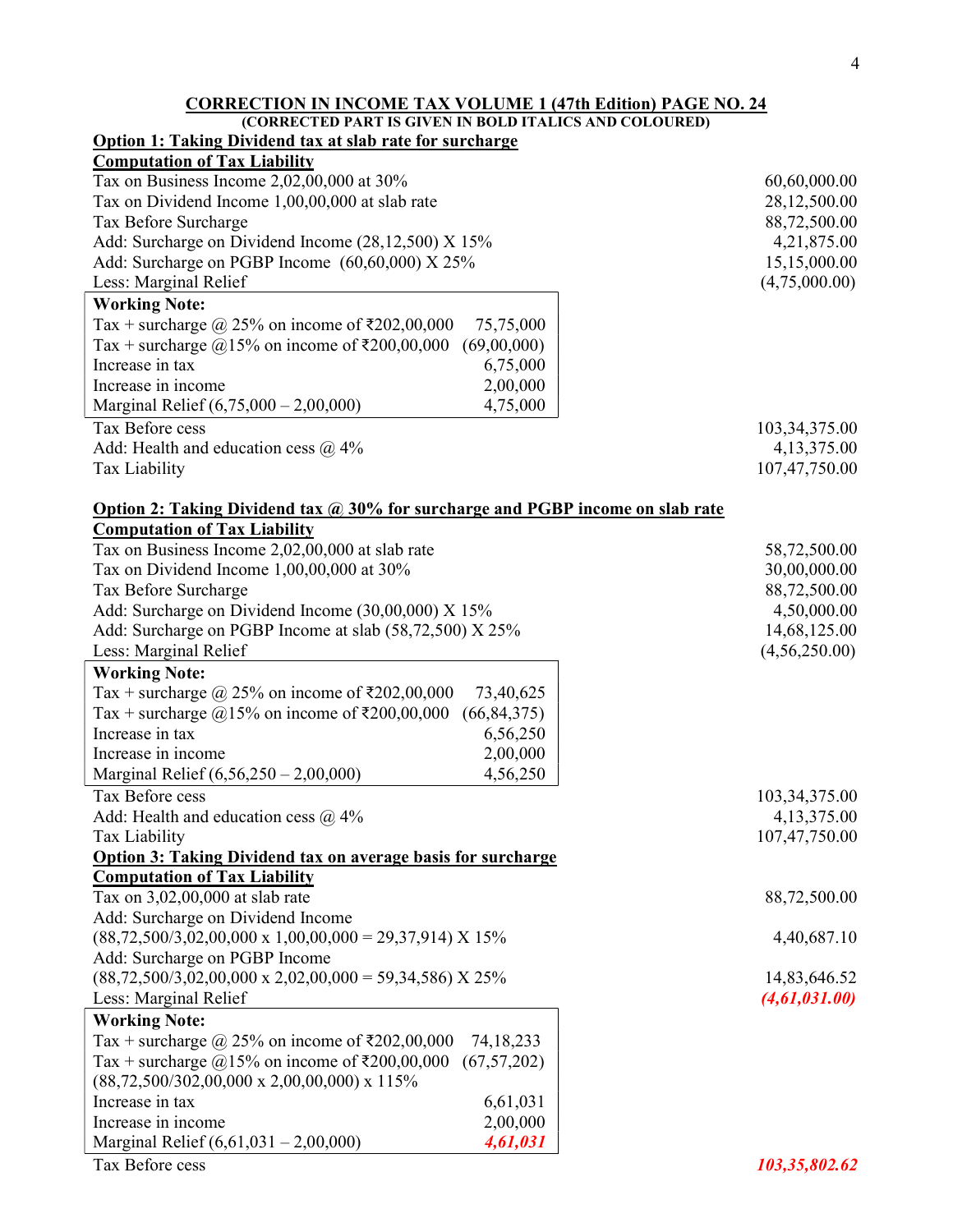#### CORRECTION IN INCOME TAX VOLUME 1 (47th Edition) PAGE NO. 25 (CORRECTED PART IS GIVEN IN BOLD ITALICS AND COLOURED)

Add: Health and education cess  $\omega$  4% 4,13,432.10 Tax Liability 107,49,234.72 Rounded off u/s 288B 107,49,230.00

#### Illustration 3:

Compute tax liability in the following cases for the assessment year 2022-23.

- (i) Mr. X (resident) has total income of  $\text{₹}50,05,000$
- (ii) Mr. X (non-resident) has total income of  $\text{\textless}52,00,000$
- (iii) Mrs. X (resident) has total income of  $\text{\textsterling}101,00,000$
- (iv) Mrs. X (non-resident) has total income of ₹85,00,000
- (v) Mr. X (resident), aged 60 years has total income of  $\bar{\tau}106,00,000$
- (vi) Mrs. X (resident), aged 60 years has total income of  $\text{\textless}57,00,000$
- (vii) Mr. X (non-resident), aged 60 years has total income of ₹108,00,000
- (viii) Mrs. X (non-resident), aged 60 years has total income of  $\text{\textless{101,50,000}}$
- (ix) Mr. X (resident), aged 80 years has total income of  $\text{\textless}54,25,000$
- (x) Mrs. X (resident), aged 80 years has total income of ₹102,00,000
- (xi) Mr. X (non-resident), aged 80 years has total income of  $\text{\textless{55,22,380}}$
- (xii) Mrs. X (non-resident), aged 80 years has total income of ₹45,00,000
- (xiii) Mr. X (resident) has total income of  $\text{\textless}201,00,000$
- (xiv) Mr. X (resident) has total income of  $\text{\textless}205,00,000$
- (xv) Mr. X (resident) has total income of  $\text{\textless}501,00,000$
- (xvi) Mr. X (resident) has total income of  $\text{\textless}505,00,000$
- (xvii) Mr. X (non resident) has total income of  $\text{\textdegree}300,00,000$

#### Solution: ₹

| (i) Computation of Tax Liability                         |               |               |
|----------------------------------------------------------|---------------|---------------|
| <b>Total Income</b>                                      |               | 50,05,000     |
| Tax on $\text{\textless}50,05,000$ at slab rate          |               | 13,14,000     |
| Add: Surcharge $\omega$ 10%                              |               | 1,31,400      |
| Tax before marginal relief                               |               | 14,45,400     |
| Less: Marginal Relief                                    |               | (1,27,900)    |
| <b>Working Note:</b>                                     |               |               |
| Tax + surcharge on income of $\text{\textless}50,05,000$ | 14,45,400     |               |
| Tax on income of $\text{\textless}50,00,000$             | (13, 12, 500) |               |
| Increase in tax                                          | 1,32,900      |               |
| Increase in income                                       | 5,000         |               |
| Marginal Relief $(1,32,900 - 5,000)$                     | 1,27,900      |               |
| Tax after marginal relief                                |               | 13,17,500     |
| Add: HEC @ 4%                                            |               | 52,700        |
| Tax Liability                                            |               | 13,70,200     |
| (ii) Computation of Tax Liability                        |               |               |
| <b>Total Income</b>                                      |               | 52,00,000.00  |
| Tax on $\text{\textless}52,00,000$ at slab rate          |               | 13,72,500.00  |
| Add: Surcharge $\omega$ 10%                              |               | 1,37,250.00   |
| Tax before health & education cess                       |               | 15,09,750.00  |
| Add: HEC $@$ 4%                                          |               | 60,390.00     |
| Tax Liability                                            |               | 15,70,140.00  |
| (iii) Computation of Tax Liability                       |               |               |
| <b>Total Income</b>                                      |               | 101,00,000.00 |
| Tax on $\text{\textsterling}101,00,000$ at slab rate     |               | 28,42,500.00  |
| Add: Surcharge $\omega$ 15%                              |               | 4,26,375.00   |
| Tax before marginal relief                               |               | 32,68,875.00  |
|                                                          |               |               |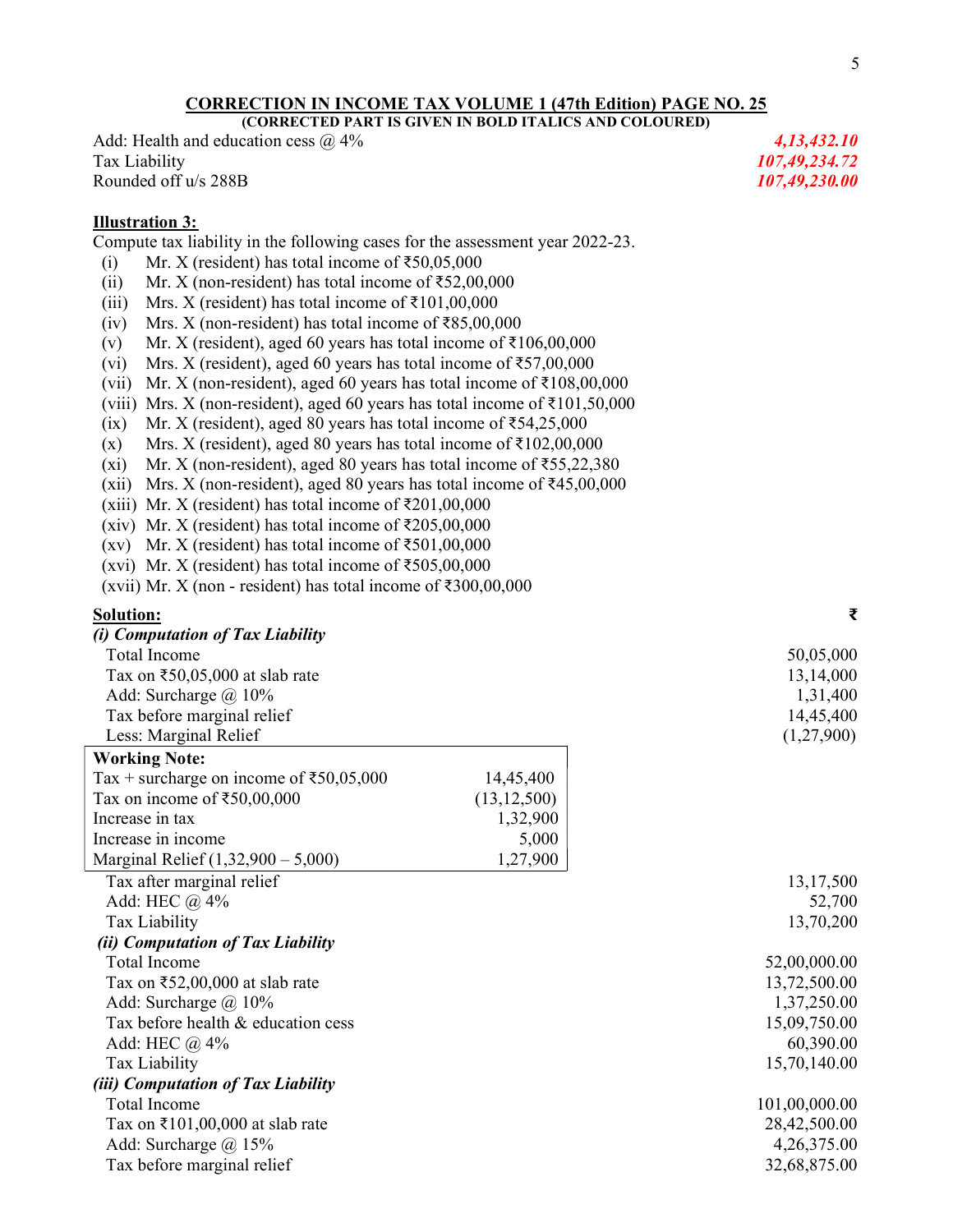| (CORRECTED PART IS GIVEN IN BOLD ITALICS AND COLOURED)                              |                  |
|-------------------------------------------------------------------------------------|------------------|
| Tax Before Surcharge                                                                | 220,62,500.00    |
| Add: Surcharge @ 15% on 12,50,000                                                   | 1,87,500.00      |
| Add: Surcharge on Dividend Income                                                   |                  |
| $(208, 12, 500/7, 00, 00, 000 \times 1, 00, 00, 000=29, 73, 214.29)$ X 15%          | 4,45,982.14      |
| Add: Surcharge on PGBP Income                                                       |                  |
| $(208, 12, 500/7, 00, 00, 000 \times 6, 00, 00, 000 = 178, 39, 285.71) \times 37\%$ | 66,00,535.71     |
| Tax Before cess                                                                     | 292,96,517.85    |
| Add: Health and education cess $@$ 4%                                               | 11,71,860.71     |
| Tax Liability                                                                       | 304, 68, 378. 56 |
| Rounded off u/s 288B                                                                | 304,68,380.00    |
| (c)                                                                                 |                  |
| <b>Solution:</b>                                                                    |                  |
| <b>Computation of Total Income and Tax Liability of Mr. X</b>                       | ₹                |
| Income under the head PGBP                                                          | 90,00,000        |
| LTCG 112A                                                                           | 51,00,000        |
| STCG 111A                                                                           | 50,00,000        |
| Dividend from domestic company                                                      | 100,00,000       |
| Gross Total Income                                                                  | 291,00,000       |
| Less: Deductions u/s 80C to 80U                                                     | Nil              |
| Total Income                                                                        | 291,00,000       |
| <b>Computation of Tax Liability</b>                                                 |                  |
| Tax on LTCG 50,00,000 (51,00,000-1,00,000) @ 10% u/s 112A                           | 5,00,000.00      |
| Tax on STCG 50,00,000 @15% u/s 111A                                                 | 7,50,000.00      |
| Tax on 1,90,00,000 at slab rate                                                     | 55,12,500.00     |
| Tax Before Surcharge                                                                | 67,62,500.00     |
| Add: Surcharge @ 15%                                                                | 10,14,375.00     |
| Tax Before cess                                                                     | 77,76,875.00     |
| Add: Health and education cess $\omega$ 4%                                          | 3,11,075.00      |
| Tax Liability                                                                       | 80,87,950.00     |
| <b>Example 2:</b> Mr. X has income as given below:                                  |                  |
| Income under the head Salary                                                        | ₹150,00,000      |
| LTCG 112A                                                                           | ₹21,00,000       |
| STCG 111A                                                                           | ₹10,00,000       |
| Dividend from domestic company                                                      | ₹30,00,000       |
| Compute his tax liability for A.Y. 2022-23.                                         |                  |
| (b) Suppose income under the head Salary $\text{\textdegree}300,00,000$             |                  |
| (c) Suppose income under the head Salary $\overline{\epsilon}$ 500,00,000           |                  |
| <b>Solution:</b>                                                                    |                  |
| <b>Computation of Total Income and Tax Liability of Mr. X</b>                       |                  |
| Income under the head Salary                                                        | 150,00,000       |
| LTCG 112A                                                                           | 21,00,000        |
| STCG 111A                                                                           | 10,00,000        |
| Dividend from domestic company                                                      | 30,00,000        |
| <b>Gross Total Income</b>                                                           | 211,00,000       |
| Less: Deductions u/s 80C to 80U                                                     | Nil              |
| Total Income                                                                        | 211,00,000       |
| <b>Computation of Tax Liability</b>                                                 |                  |
| Tax on LTCG 20,00,000 (21,00,000-1,00,000) @ 10% u/s 112A                           | 2,00,000.00      |
| Tax on STCG 10,00,000 @15% u/s 111A                                                 | 1,50,000.00      |
| Tax on 1,80,00,000 at slab rate                                                     | 52,12,500.00     |
| Tax Before Surcharge                                                                | 55,62,500.00     |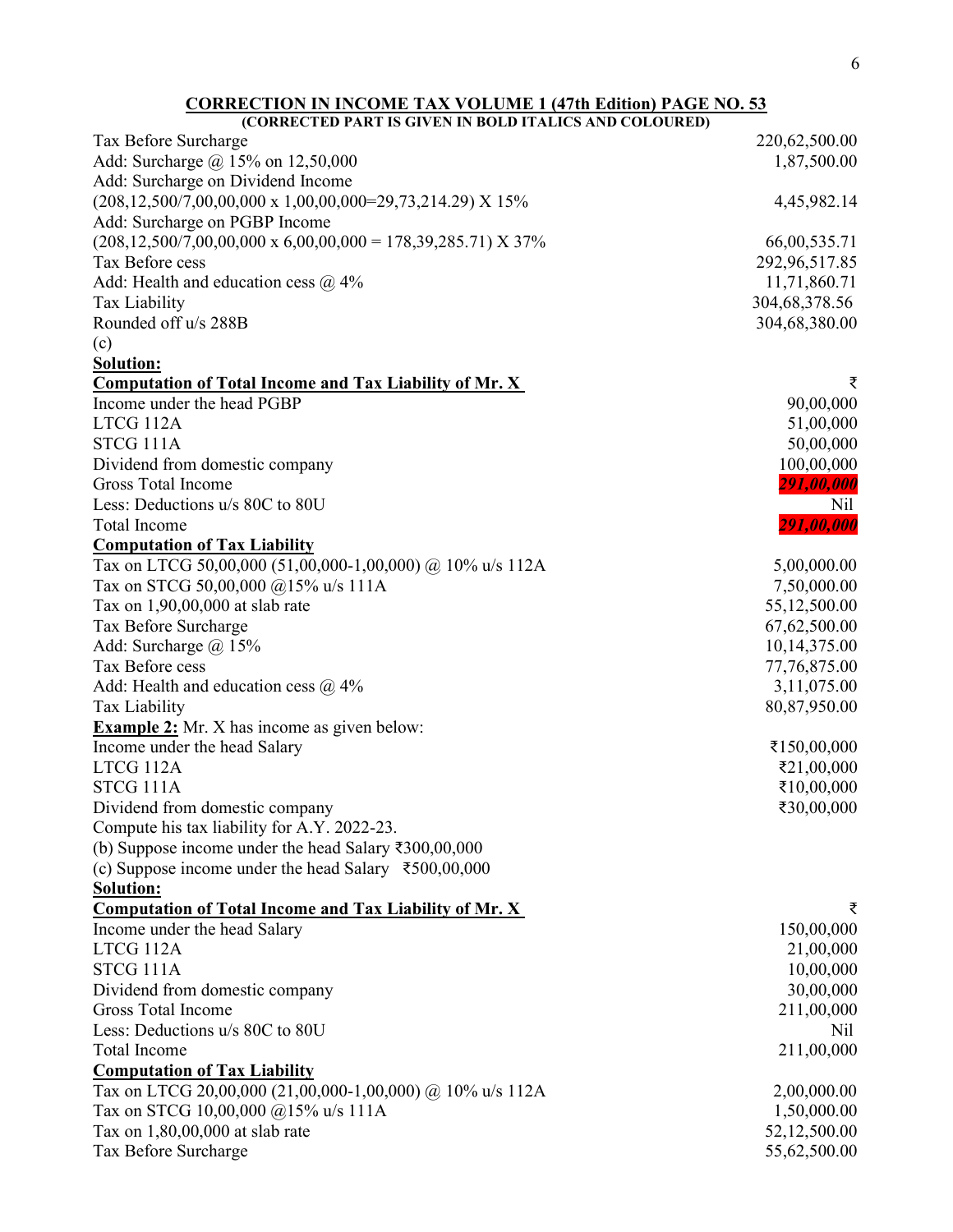#### CORRECTION IN INCOME TAX VOLUME 1 (47th Edition) PAGE NO. 57 (CORRECTED PART IS GIVEN IN BOLD ITALICS AND COLOURED)

#### Example 6: Mr. X has income from business ₹ 550 lakhs and short term capital gain under section 111A ₹ 30 lakhs and long term capital gains under section 112A ₹ 41 lakhs, in this case tax liability shall be computed in the manner given below Solution:

| ooiuuon.                                                                        |              |
|---------------------------------------------------------------------------------|--------------|
| Income under the head business/profession from business                         | 550,00,000   |
| Income under the head capital gains                                             |              |
| Short term capital gains under section 111A                                     | 30,00,000    |
| Long term capital gains under section 112A                                      | 41,00,000    |
| Gross total income/total income                                                 | 621,00,000   |
| <b>Computation of Tax Liability</b>                                             |              |
| Total Income                                                                    | 550,00,000   |
| Tax on $\text{\textless}550,00,000$ at slab rate                                | 163, 12, 500 |
| Add: Surcharge $\omega$ 37%                                                     | 60, 35, 625  |
| Tax on normal income                                                            | 223,48,125   |
| Tax on short term capital gain under section 111A 30,00,000 X 15%               | 4,50,000     |
| Add: Surcharge $\omega$ 15%                                                     | 67,500       |
| Tax on long term capital gain under section 112A $(41,00,000 - 1,00,000)$ X 10% | 4,00,000     |
| Add: Surcharge $\omega$ 15%                                                     | 60,000       |
| Tax liability before HEC                                                        | 233, 25, 625 |
| Add: HEC $\omega$ 4%                                                            | 9,33,025     |
| Tax Liability                                                                   | 242,58,650   |

## Question 10: Write a note on taxability of income of Partnership Firm/Limited Liability Partnership Firm.

## Answer: Partnership firm/LLP

Long term capital gains are taxable  $\omega$  20%, STCG u/s 111A shall be taxable  $\omega$  15%, LTCG u/s 112A shall be taxable in excess of 1,00,000  $\omega$  10% and casual income  $\omega$  30% and other incomes are also taxable  $\omega$ 30%.

Surcharge shall be applicable @ 12% provided total income is exceeding  $\bar{\tau}$  1 crore.

## Marginal Relief

Marginal relief shall be allowed if income has exceeded ₹100 lakhs.

Health & education cess is applicable  $\omega$  4%

Deductions under section 80C to 80U shall be allowed in the normal manner.

Partnership firm is regulated through Partnership Act,1932 and Limited Liability Partnership firm is regulated through Limited Liability Partnership Act, 2008.

#### Question 11: Write a note on taxability of income of domestic company. Answer: Domestic Company

Long term capital gains are taxable  $@20\%$ , STCG u/s 111A shall be taxable  $@15\%$ , LTCG u/s 112A shall be taxable in excess of 1,00,000  $\omega$  10% and casual income  $\omega$  30% and other incomes are also taxable  $\omega$ 30%.

Surcharge shall be applicable

- $\omega$  7% provided total income is exceeding ₹100 lakhs but it is upto ₹1000 lakhs
- $@. 12\%$  provided total income is exceeding ₹1000 lakhs.

Marginal relief shall be allowed if income has exceeded ₹100 lakhs / 1000 lakhs

Health & education cess is applicable  $\omega$  4%

Deductions under section 80C to 80U shall be allowed in the normal manner.

(If total turnover or gross receipts in P.Y. 2019-20) does not exceed 400 crores, tax rate shall be 25% instead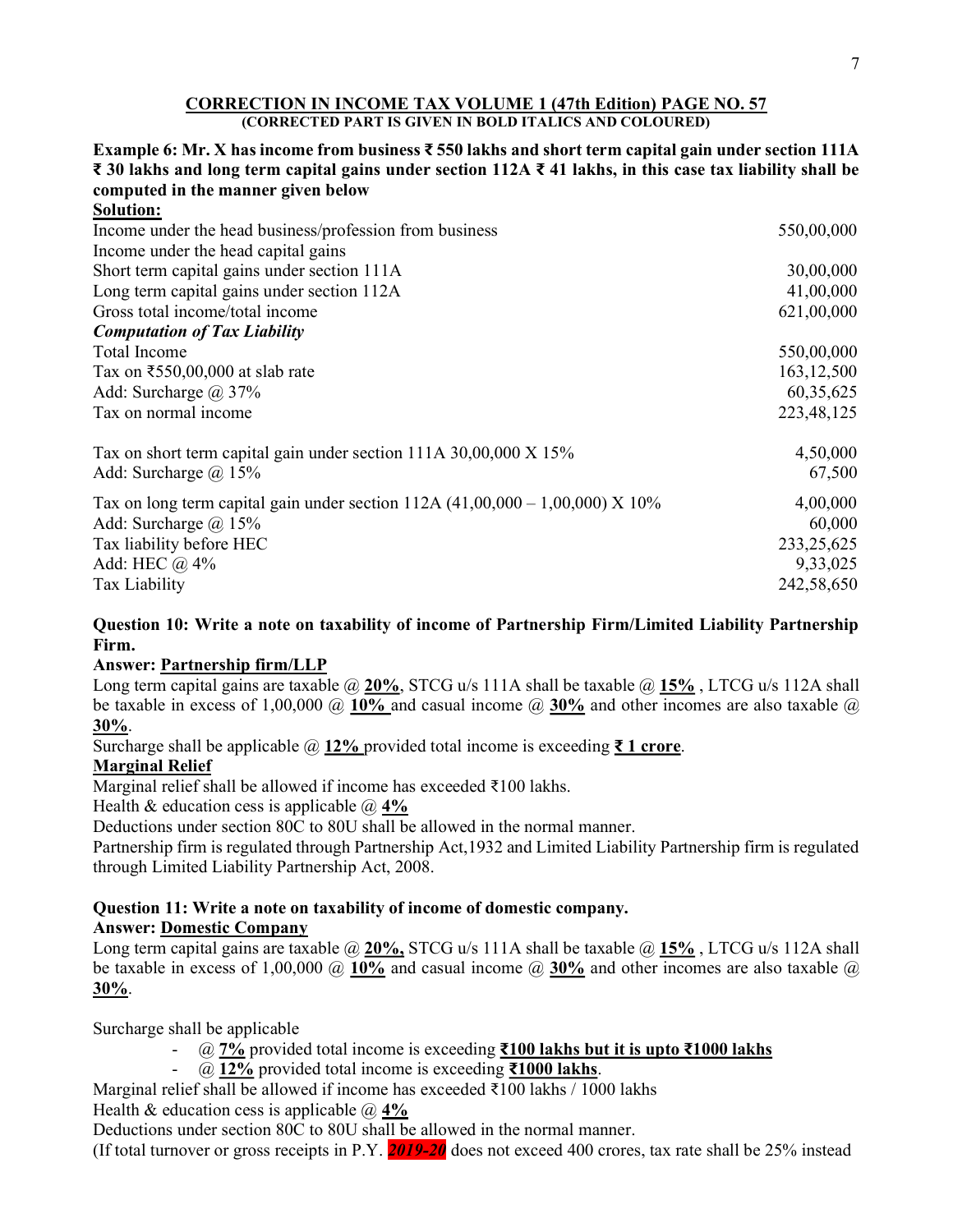#### CORRECTION IN INCOME TAX VOLUME 1 (47th Edition) PAGE NO. 64 (CORRECTED PART IS GIVEN IN BOLD ITALICS AND COLOURED)

#### Question 14: Write a note on Computation of Tax Liability of HUF. Answer: Tax liability of Hindu undivided family

Hindu undivided family means any family which is Hindu by religion and its senior most male member is called karta and karta is responsible for control and management of HUF. Parental property / business etc received by karta shall be considered to be common property and taxability shall be as given below: Normal income of Hindu undivided family shall be computed at the normal slab rate as given below:

Income shall be taxable at the slab rates given below:

| If total Income upto $\bar{\xi}2,50,000$ | NII.   |
|------------------------------------------|--------|
| On next ₹2,50,000                        | $5\%$  |
| On next ₹5,00,000                        | 20%    |
| On Balance amount                        | $30\%$ |
|                                          |        |

Slab rate of senior citizen is not applicable to HUF even if age of Karta or its member is exceeding 60 years or 80 years.

Surcharge shall be applicable

 $@10%$  if total income has exceeded ₹50 lakhs but upto ₹100 lakhs.

 $@.15\%$  if total income has exceeded ₹100 lakhs but upto ₹200 lakhs.

 $@.25\%$  if total income has exceeded ₹200 lakhs but upto ₹500 lakhs.

## @ 37% if total income has exceeded ₹500 lakhs.

Surcharge of 25% or 37% shall be applicable only if total income excluding short term capital gain under section 111A and long term capital gain under section 112A and dividend income, is exceeding ₹ 200 Lakhs or ₹ 500 Lakhs

All other provisions shall be similar to individual but rebate under section 87A is not allowed. Tax rates for LTCG /LTCG 112A/ STCG u/s 111A and casual income are the same for all the persons.

If normal income of resident HUF is less than the exemption limit, the difference of the amount shall be allowed to be deducted from long term capital gain and if long term capital gains are not sufficient, it will be allowed to be adjusted from short term capital gains under section 111A or long term capital gains u/s 112A but it will not be allowed to be adjusted from casual income.

(What is HUF is given in the Hindu Law and it is not covered in the syllabus)

## **Example**

XY HUF has income under the head business/profession ₹20 lakhs and its Karta Mr. X has individual income ₹12 lakhs, in this case tax liability of HUF and that of Karta shall be

| Tax liability of HUF ₹20 lakhs at slab rate                                                     | 4,12,500 |
|-------------------------------------------------------------------------------------------------|----------|
| Add: HEC $\omega$ 4%                                                                            | 16,500   |
| Tax Liability                                                                                   | 4,29,000 |
| Tax Liability of Karta $\overline{\xi}$ 12 lakhs at slab rate                                   | 1,72,500 |
| Add: HEC $\omega$ 4%                                                                            | 6.900    |
| Tax Liability                                                                                   | 1,79,400 |
| Question 15: Write a note on Computation of Tax Liability of Body of Individuals/Association of |          |

Persons.

## Answer: Tax liability of BOI/AOP

Body of individual means a group of individuals which is neither a company nor a partnership firm. If it is registered in some other Act, it will be called incorporated BOI. E.g. cooperative society or Trust etc. If such a group includes persons other than individual also, it will be called AOP.

In general normal income shall be taxable at normal slab rate but rate may change as per provisions of section 167B. (NOT COVERED IN SYLLABUS)

Surcharge shall be applicable

 $@10\%$  if total income has exceeded ₹50 lakhs but upto ₹100 lakhs.

 $@15%$  if total income has exceeded ₹100 lakhs but upto ₹200 lakhs.

 $@.25\%$  if total income has exceeded ₹200 lakhs but upto ₹500 lakhs.

@ 37% if total income has exceeded ₹500 lakhs.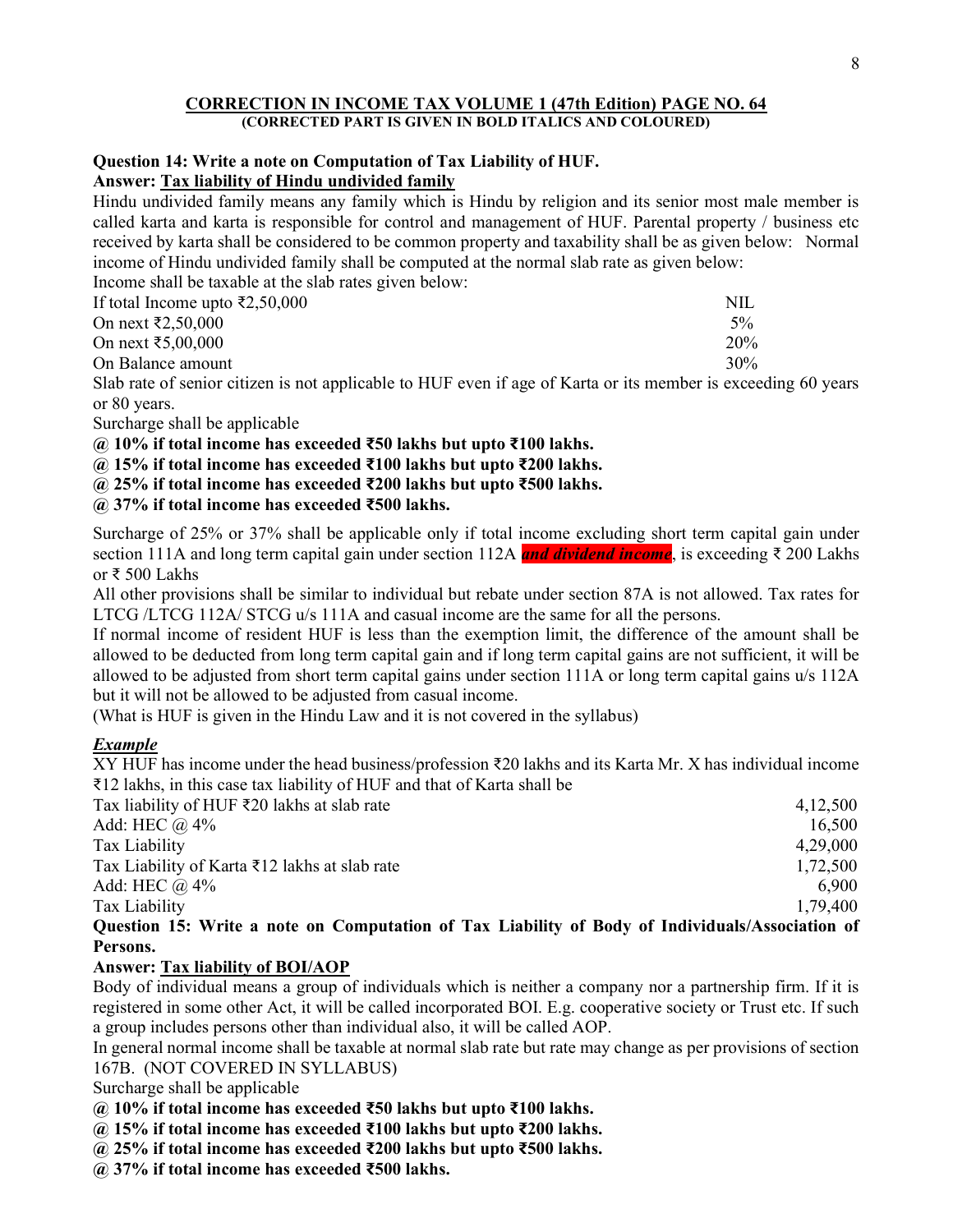#### CORRECTION IN INCOME TAX VOLUME 1 (47th Edition) PAGE NO. 65 (CORRECTED PART IS GIVEN IN BOLD ITALICS AND COLOURED)

Surcharge of 25% or 37% shall be applicable only if total income excluding short term capital gain under section 111A and long term capital gain under section 112A and dividend income, is exceeding ₹ 200 Lakhs or ₹ 500 Lakhs

Deductions under section 80C to 80U shall be allowed in the normal manner.

## Question 16: Write a note on Computation of Tax Liability of Local Authority.

## Answer: Tax liability of local authority

In order to maintain any town or city, there is always some authority responsible and such authority is called local authority e.g. MCD in Delhi. Such authority is allowed to collect house tax with regard to every type of house property and also some other tax are collected by such authority. In general income of such authority is exempt from income tax under section 10(20) but if such authority is doing any business, its income is taxable just like a partnership firm. Deductions under section 80C to 80U shall be allowed in the normal manner.

# Question 17: Explain meaning of Person Section 2(31).

## Answer: Meaning of Person Section 2(31)

"Person" includes—

 $(i)$  an individual,

(ii) a Hindu undivided family,

(*iii*) a company,

 $(iv)$  a firm,

(v) an association of persons or a body of individuals, whether incorporated or not,

(vi) a local authority,

(vii) every artificial juridical person, not covered above and income is taxable as slab rate (juridical means legal) e.g. ICAI or Delhi University etc.

## Question 18 [V. Imp.]: Discuss Partial Integration of Agricultural Income?

Or

## Discuss Indirect Taxing of Agricultural Income?

#### Or

Under the Constitution, the power to levy a tax on agricultural income vests in the States. However, Parliament has also levied a tax on such income. Explain how this has been achieved? Answer:

## Agricultural Income Section 10(1)

Under section  $10(1)$ , any **agricultural income in India is fully exempt** from income tax but if the agricultural income is from outside India, it is chargeable to tax. (As per entry no. 82 of Union List, Central Government has the power to levy income tax on income except agricultural income and power to levy tax on agricultural income has been given to the State Government vide entry no. 46 of State List)

## Indirect taxing of agricultural income or partial integration of agricultural income (Under the constitution, the power to levy a tax on agricultural income vests in the states. However, parliament has also levied a tax on such income. Explain how this has been achieved?)

If any person has agricultural income as well as non-agricultural income, his tax liability shall be computed in the manner given below:

- 1. Compute tax on the total of agricultural income and non- agricultural income considering it to be total income of the assessee.
- 2. Compute tax on exemption limit ( $\overline{(2,50,000/3,00,000/5,00,000)}$  and agricultural income considering it to be total income.
- 3. Deduct tax computed under Step 2 from Step 1 and apply surcharge if any and allow rebate if any and health & education cess.
- 4. Long term capital gain, casual income and short term capital gain u/s 111A shall not be taken into consideration for the purpose of partial integration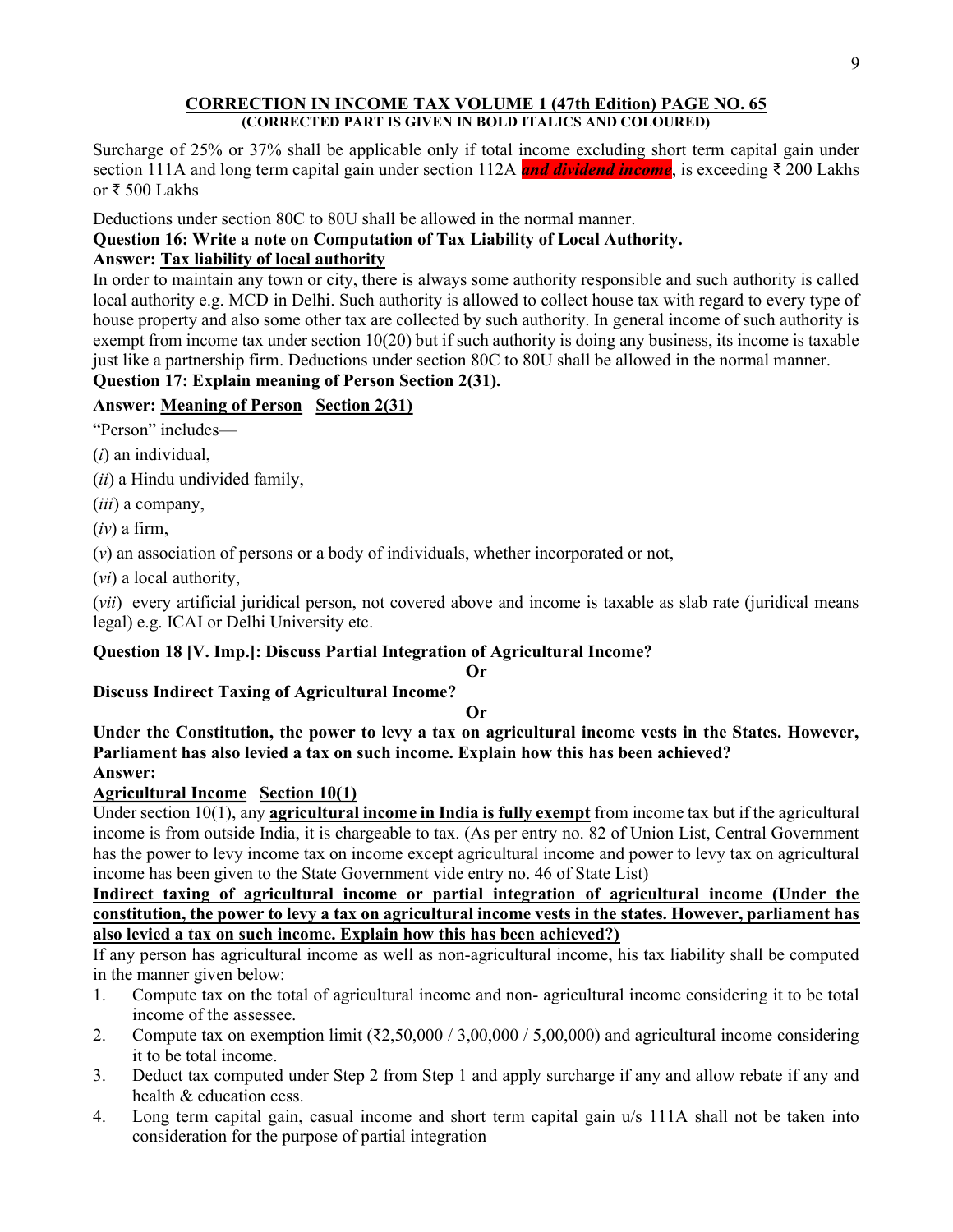## CORRECTION IN INCOME TAX VOLUME 1 (47th Edition) PAGE NO. 76 (CORRECTED PART IS GIVEN IN BOLD ITALICS AND COLOURED)

# MULTIPLE CHOICE QUESTIONS

## 1. The basic source of income-tax law is -

- (a) Income-tax Act, 1961
- (b) Income-tax Rules, 1962
- (c) Circulars/Notifications issued by CBDT
- (d) Judgments of Courts

## 2. A domestic company means -

- (a) Only an Indian company
- (b) Both Indian company and a foreign company having a branch in India
- (c) Both Indian company and a foreign company having business connection in India
- (d) Both Indian company and a foreign company which has made the prescribed arrangement for declaration

and payment of dividends in India out of the income chargeable to tax in India

## 3. The rates of income-tax are mentioned in -

- (a) The Income-tax Act, 1961 only
- (b) Both Income-tax Act, 1961 and Income-tax Rules, 1962
- (c) The First Schedule to the Annual Finance Act
- (d) Both Income-tax Act, 1961 and the First Schedule to the Annual Finance Act

## 4. The surcharge applicable in the case of an individual is -

- (a) 10% of tax payable if total income exceeds  $\overline{3}$ 50 lakhs but does not exceed  $\overline{3}$ 1 crore
- (b) 10% of tax payable if total income exceeds ₹1 crore but does not exceed ₹2 crore
- (c) 15% of tax payable if total income exceeds ₹1 crore but does not exceed ₹2 crore

(d) Both (a) and (c), as the case may be.

## 5. In respect of a non-resident assessee, who is of the age of 60 years or more but less than 80 years at any time during the previous year 2021-22, -

- (a) Basic exemption of ₹2,50,000 is available
- (b) Basic exemption of ₹3,00,000 is available
- (c) Basic exemption of ₹5,00,000 is available
- (d) No basic exemption limit would be available

## 6. In case of a domestic company whose gross receipts for the P.Y. 2019-20 is upto ₹400 crores, the rate of tax applicable is -

(a) 29% , (b) 25% , (c) 30% , (d) None of the above

## 7. The surcharge applicable to a domestic company for A.Y. 2022-23 is -

- (a) 5%, if total income exceeds ₹1 crore.
- (b) 10%, if the total income exceeds ₹1 crore
- (c) 7%, if the total income exceeds ₹1 crore but does not exceed ₹10 crore, and 15%, if the total income exceeds ₹10 crore.

(d) 7%, if the total income exceeds ₹1 crore but does not exceed ₹10 crore, and 12%, if the total income exceeds ₹10 crore.

## 8. The surcharge applicable to a foreign company for A.Y. 2022-23 is -

- (a) 5%, if the total income exceeds ₹1 crore.
- (b) 10%, if the total income exceeds ₹1 crore.

(c) 2%, if the total income exceeds  $\bar{\xi}$ 1 crore but does not exceed  $\bar{\xi}$ 10 crore and 5% if the total income exceeds ₹10 crore.

(d) 2%, if the total income exceeds ₹10 crore.

## 9. The rate of tax applicable to a partnership firm for A.Y. 2022-23 is -

(a)  $25\%$  (b)  $30\%$ 

(c)  $35\%$  (d)  $40\%$ 

10. Where the total income of an artificial juridical person is ₹3,10,000, the income-tax before cess payable is ₹............... and surcharge payable is ₹..............

(a) ₹3,000; surcharge – nil.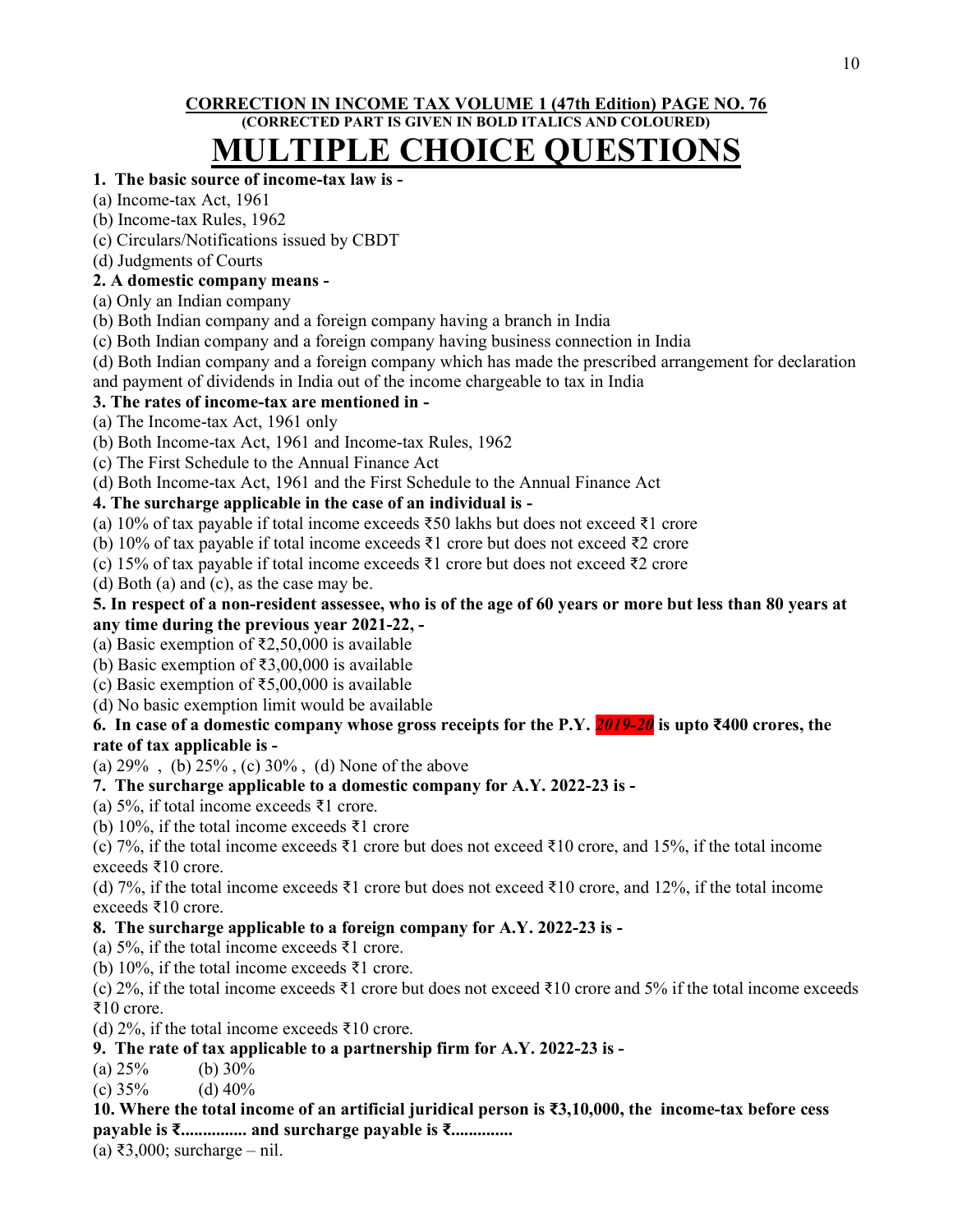#### CORRECTION IN INCOME TAX VOLUME 1 (47th Edition) PAGE NO. 90 (CORRECTED PART IS GIVEN IN BOLD ITALICS AND COLOURED)

than 10% but if stamp duty value is  $\bar{\tau}$  111,00,000, taxable amount shall be  $\bar{\tau}$  11,00,000 because stamp duty is exceeding by more than 10% of actual consideration.

If the date of the agreement fixing the amount of consideration for the transfer of immovable property and the date of registration are not the same and in such cases, the stamp duty value on the date of the agreement shall be taken into consideration but part of consideration should have been paid by account payee cheque, an account payee bank draft or by use of electronic clearing system through a bank account or through such other electronic modes as may be prescribed. (Other electronic mode means Credit Card, Debit Card, Net Banking, IMPS (Immediate Payment Service), UPI (Unified Payment Interface), RTGS (Real Time Gross Settlement), NEFT (National Electronic Funds Transfer), and BHIM (Bharat Interface for Money) Aadhaar Pay) on or before the date of agreement. E.g. Mr. X has entered into agreement with a builder ABC Limited on 01.07.2016 for purchase of one building for ₹20,00,000 but stamp duty value was ₹27,00,000 and advance of  $\bar{\epsilon}$ 3,00,000 was given by **account payee** cheque but property was transferred in his name on 01.07.2021 and on that date stamp duty value was ₹35,00,000, in this case amount of gift shall be ₹7,00,000  $(27,00,000 - 20,00,000)$ . (Difference amount is more than ₹50,000 and more than 10% of the consideration). Similarly, it will also be considered to be normal income.

## The gift is exempt in the following cases

(a) If any individual has received any gift from any of his relative, it will be exempt from income tax. The term relative shall include

- (a) spouse of the individual;
- (b) brother or sister of the individual;
- (c) brother or sister of the spouse of the individual;
- (d) brother or sister of either of the parents of the individual;
- (e) any lineal ascendant or descendant of the individual; (ascendant means mother/ father/ grand mother / grand father and so on: Descendant means son / daughter / grand son / grand daughter etc.
- (f) any lineal ascendant or descendant of the spouse of the individual;
- (g) spouse of the person referred to in items (b) to (f)

Whether mother's parents shall be included in lineal ascended is a question of law.

(b) If any individual has received any gift from any person of any amount on the occasion of his/her marriage. If gift is received by the parents of such individual, in that case it will be taxable. If any individual has received gift on the occasion of anniversary, it will be taxable.

(c) If any person has received any gift under a will/ inheritance, it will be exempt from income tax.

(d) in contemplation of death of the payer or donor (Contemplation of Death means the apprehension of an individual that his life will end in the immediate future by a particular illness etc.)

(e) from any local authority or charitable hospital or charitable educational institution or charitable trust or other similar organisation.

## Question 2: Explain meaning of property.

## Answer:

"PROPERTY" means the following capital asset of the assessee, namely:—

 $(i)$  immovable property being land or building or both;

- (*ii*) shares and securities;
- (*iii*) jewellery;
- $(iv)$  archaeological collections (relating to past/ ancient)

(v) drawings (a picture or diagram made with a pencil, pen, or crayon without paint.)

(vi) paintings;

(vii) sculptures;

(viii) any work of art; or

 $(ix)$  bullion (Gold and silver in the form of biscuits / bricks / bars)

## If any person has received gift of any other property, it will not be taxable e.g. motor car or plant and machinery or a watch or a mobile phone etc.

E.g. Mr. X received a mobile phone valued ₹70,000 from his friend, in this case, it will be exempt from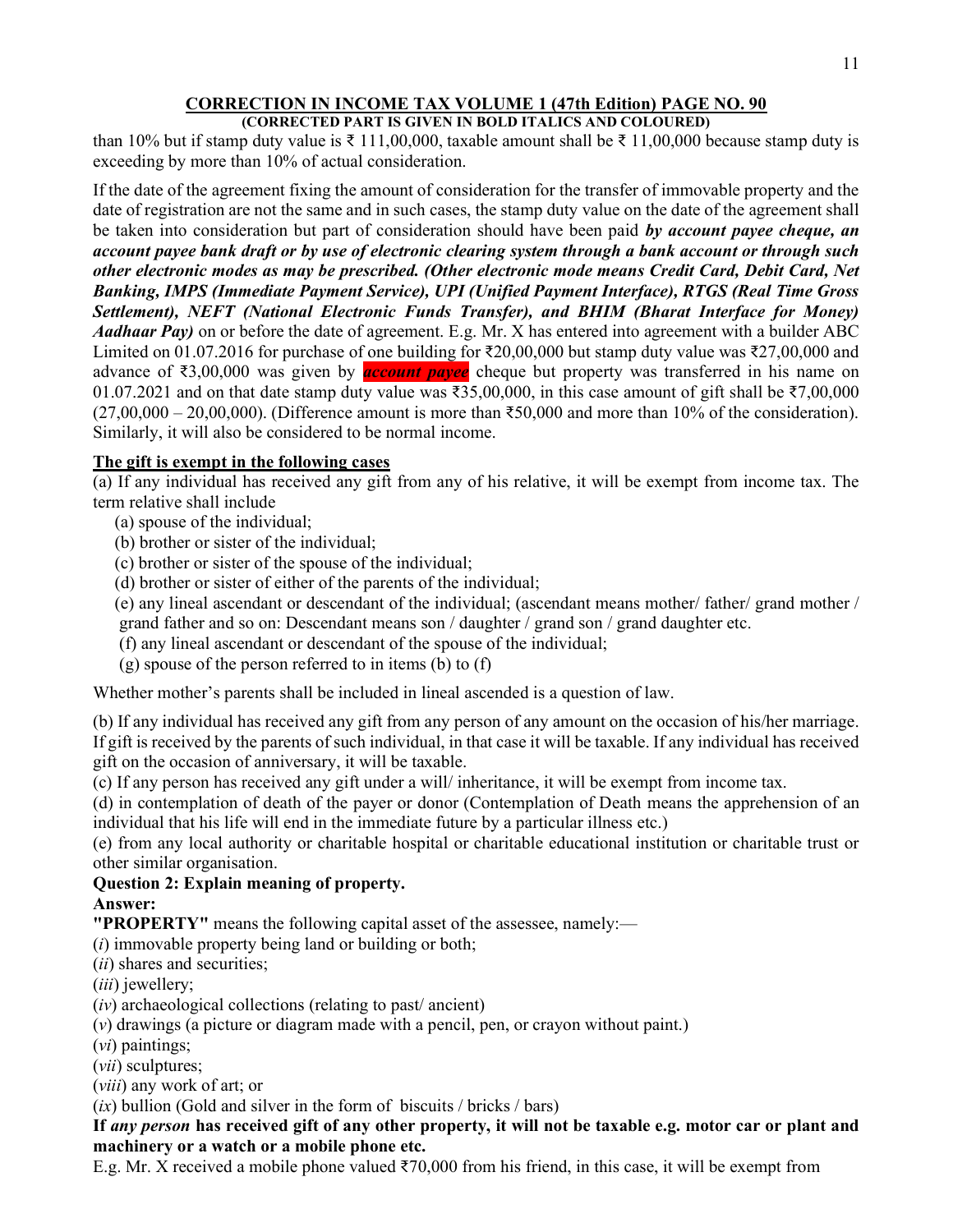| (CORRECTED PART IS GIVEN IN BOLD ITALICS AND COLOURED)                                                  |          |
|---------------------------------------------------------------------------------------------------------|----------|
| Tax on ₹3,00,000 @ 20%                                                                                  | 60,000   |
| Add: HEC $\omega$ 4%                                                                                    | 8.100    |
| Tax Liability                                                                                           | 2,10,600 |
| (Tax liability excluding capital gains i.e. ₹14,00,000 - ₹3,00,000 = ₹11,00,000 at slab rate + HEC @ 4% |          |
| 1,48,200                                                                                                |          |

## Interest u/s 234C

Since capital gains arises on 1<sup>st</sup> January 2022, installments for 15<sup>th</sup> June, 15<sup>th</sup> September and 15<sup>th</sup> December shall be checked without including tax on capital gain and shall be as given below:

|                                                                                             | Amount payable | <b>Amount actually paid</b><br>₹ | <b>Shortfall</b><br>₹ |
|---------------------------------------------------------------------------------------------|----------------|----------------------------------|-----------------------|
| Upto $15.06.2021(1,48,200 \times 15\%)$                                                     | 22,230.00      | 15,000                           | 7,230.00              |
| Rounded off under rule $119A = 7,200$                                                       |                |                                  |                       |
| Interest u/s 234C = 7,200 x 1% x 3 = 216                                                    |                |                                  |                       |
| Upto 15.09.2021 $(1,48,200 \times 45%)$                                                     | 66,690.00      | 45,000                           | 21,690.00             |
| Interest u/s 234C = 21,600 x 1% x 3 = 648                                                   |                |                                  |                       |
| Upto 15.12.2021 $(1,48,200 \times 75%)$ 1,11,150.00                                         |                | 95,000                           | 16,150.00             |
| Rounded off under rule $119A = 16,100$                                                      |                |                                  |                       |
| Interest u/s 234C = 16,100 x 1% x 3 = 483                                                   |                |                                  |                       |
| Installment for $15th$ March shall be including tax on capital gains and is as given below: |                |                                  |                       |
| Upto 15.03.2022 (2,10,600 x 100%) 2,10,600                                                  |                | 1,70,000                         | 40,600                |
| Interest u/s 234C = $40,600 \times 1\% \times 1 = 406$                                      |                |                                  |                       |
| Total Interest u/s 234C                                                                     |                |                                  | 71,753                |
| Interest u/s 234B (01-04-2022 to 10-12-2022)                                                |                |                                  |                       |
| 40,600 x $1\%$ x 9                                                                          |                |                                  | ₹3,654                |

#### Interest u/s 234A (01-08-2022 to 10-12-2022)

 $\frac{40,600 \times 1\% \times 5}{2,030}$ 

## Similar provision shall be applicable in case of a newly setup Business/Profession

If any Assessee has started Business/Profession in the current year, assessee shall be exempt from payment of advance tax prior to commencement of Business/Profession i.e. advance tax has to be paid in installments subsequent to commencement of Business/Profession.

If Business/Profession has been started after 15th March, advance tax should be paid upto 31st March otherwise Interest shall be charged under section 234C for one month  $@$  1%.

| <b>Example:</b> Mr. X started his business on 01.10.2021 and had income $\bar{\tau}10,00,000$ upto 31.03.2022, In this case, |             |
|------------------------------------------------------------------------------------------------------------------------------|-------------|
| he will be required to pay advance tax in the manner given below:                                                            |             |
| Income under the head Business/Profession                                                                                    | 10,00,000   |
| Gross Total Income/Total Income                                                                                              | 10,00,000   |
| Computation of Tax Liability                                                                                                 |             |
| Tax on 10,00,000 at slab rate                                                                                                | 1,12,500    |
| Add: HEC $\omega$ 4%                                                                                                         | 4,500       |
| Tax Liability                                                                                                                | 1,17,000    |
| <b>Advance Tax Payment</b>                                                                                                   |             |
| 15.06.2021                                                                                                                   | Nil         |
| 15.09.2021                                                                                                                   | Nil         |
| $(1,17,000 \times 75\%)$<br>15.12.2021                                                                                       | 87,750.00   |
| 15.03.2022<br>$(1,17,000 \times 100\%)$                                                                                      | 1,17,000.00 |
| <b>Illustration 5:</b> ABC Ltd. started his business on 01.10.2021 and had earning from business from 01.10.2021             |             |

to 31.03.2022  $\bar{\tau}$ 20,00,000, in this case company need not pay advance tax upto 15.09.2021 but advance tax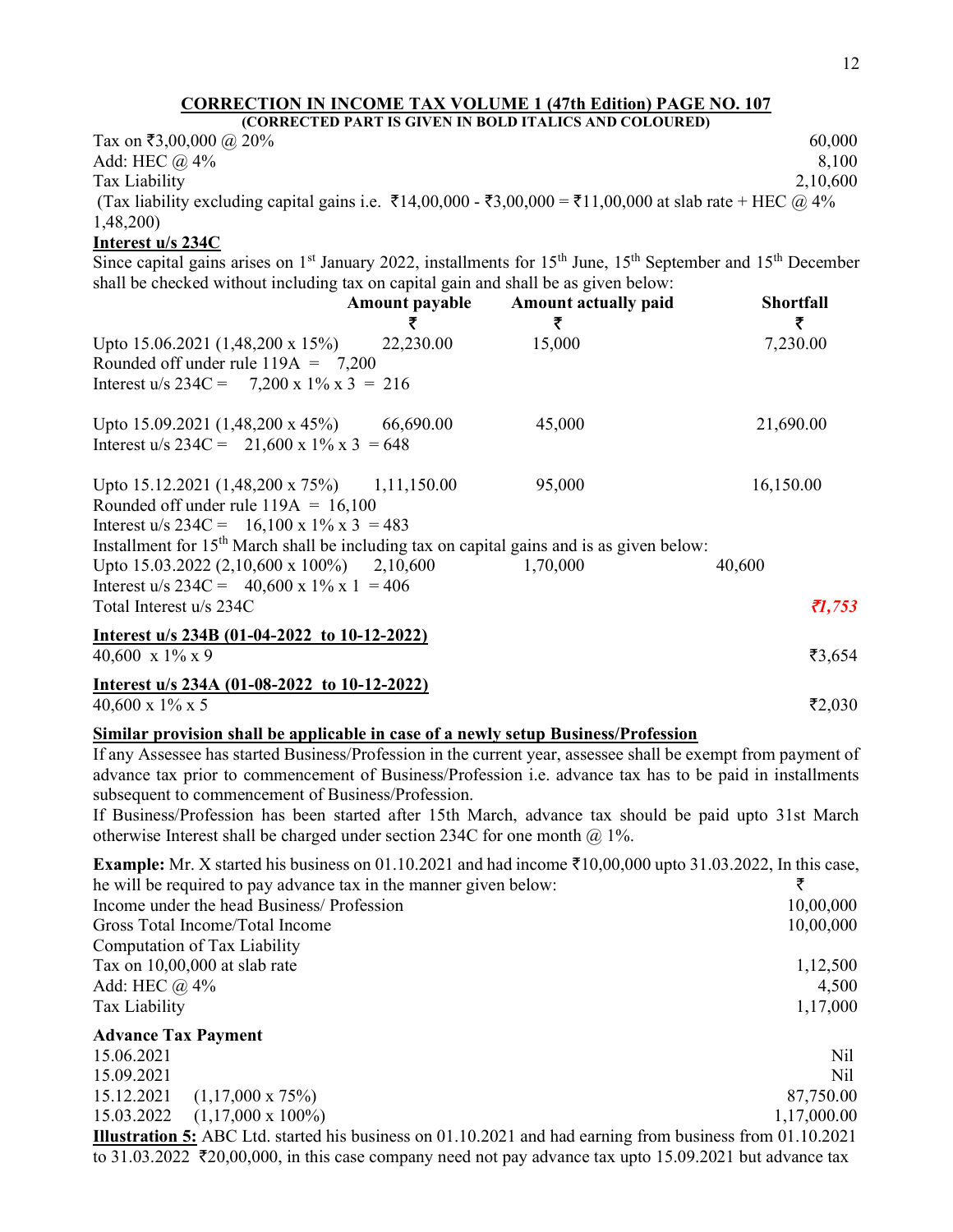#### CORRECTION IN INCOME TAX VOLUME 1 (47th Edition) PAGE NO. 147 (CORRECTED PART IS GIVEN IN BOLD ITALICS AND COLOURED)

# PRACTICE PROBLEMS TOTAL PROBLEMS 24

#### Problem 1 TO 10

Determine residential status of Mr. X for the assessment year 2022-23, who stays in India during various financial years asunder:

| <b>Previous</b> | 1   | $\overline{2}$ | 3   | 4   | 5   | 6            | 7   | 8   | 9   | 10  |
|-----------------|-----|----------------|-----|-----|-----|--------------|-----|-----|-----|-----|
| Years           |     |                |     |     |     |              |     |     |     |     |
| 2021-22         | 65  | 183            | 181 | 69  | 300 | 70           | 72  | 95  | 180 | 93  |
| 2020-21         | 91  | 90             | 87  | 110 | 97  | 99           | 94  | 92  | 91  | 90  |
| 2019-20         | 190 | 78             | 98  | 91  | 103 | 104          | 101 | 100 | 99  | 80  |
| 2018-19         | 89  | 120            | 189 | 196 | 110 | 98           | 97  | 96  | 95  | 90  |
| 2017-18         | 87  | 91             | 92  | 93  | 94  | 95           | 94  | 93  | 92  | 100 |
| 2016-17         | 86  | 99             | 92  | 95  | 99  | 100          | 101 | 100 | 99  | 90  |
| 2015-16         | 84  | 66             | 93  | 94  | 365 | 210          | 209 | 208 | 207 | 80  |
| 2014-15         | 105 | 210            | 91  | 93  |     | $\mathbf{0}$ | 91  | 92  | 91  | 90  |
| 2013-14         | 110 | 110            | 92  | 92  | 362 | 300          | 200 | 100 |     | 100 |
| 2012-13         | 112 | 94             | 93  | 91  | 10  | 99           | 88  | 77  | 66  | 110 |
| 2011-12         | 100 | 96             | 91  | 90  | 310 | 100          | 99  | 92  | 94  | 120 |
| 2010-11         | 91  | 199            | 90  | 89  | 210 | 92           | 94  | 96  | 98  | 130 |
| 2009-10         | 94  | 81             | 89  | 8   | 92  | 80           | 70  | 60  | 50  | 100 |
| 2008-09         | 97  | 82             | 88  | 87  | 88  | 55           | 65  | 75  | 85  | 80  |
| 2007-08         | 99  | 83             | 87  | 86  | 84  | 40           | 50  | 60  | 70  | 60  |

Answer = (1) ROR; (2) ROR; (3) ROR; (4) ROR; (5) ROR; (6) NOR; (7) ROR; (8) ROR; (9) ROR; (10) NR

#### Problem 11.

Mr. X, a citizen of USA, has come to India for the first time on 01.07.2017. The particulars of his arrival and departure are as given below:

| Date of arrival                                     | Date of departure |
|-----------------------------------------------------|-------------------|
| 01.07.2017                                          | 11.12.2017        |
| 27.03.2018                                          | 21.07.2018        |
| 10.09.2018                                          | 01.03.2019        |
| 01.01.2020                                          | 23.09.2020        |
| 01.02.2021                                          | 01.07.2021        |
| 11.02.2022                                          |                   |
| Determine his residential status for various years. |                   |
| Answer = $2017-18 - \text{Non-Resident (NR)}$       |                   |

2018-19 – Resident but not ordinarily resident (NOR)

2019-20 – Resident but not ordinarily resident (NOR)

2020-21 – Resident but not ordinarily resident (NOR)

2021-22– Resident and ordinarily resident (ROR)

## Problem 12.

Mr. X, a citizen of U.K., has come to India for the first time on 01.07.2017. The particulars of his arrival and departure are as given below:

| Date of arrival | Date of departure |
|-----------------|-------------------|
| 01.07.2017      | 07.09.2017        |
| 01.01.2018      | 08.03.2018        |
| 11.07.2018      | 20.09.2018        |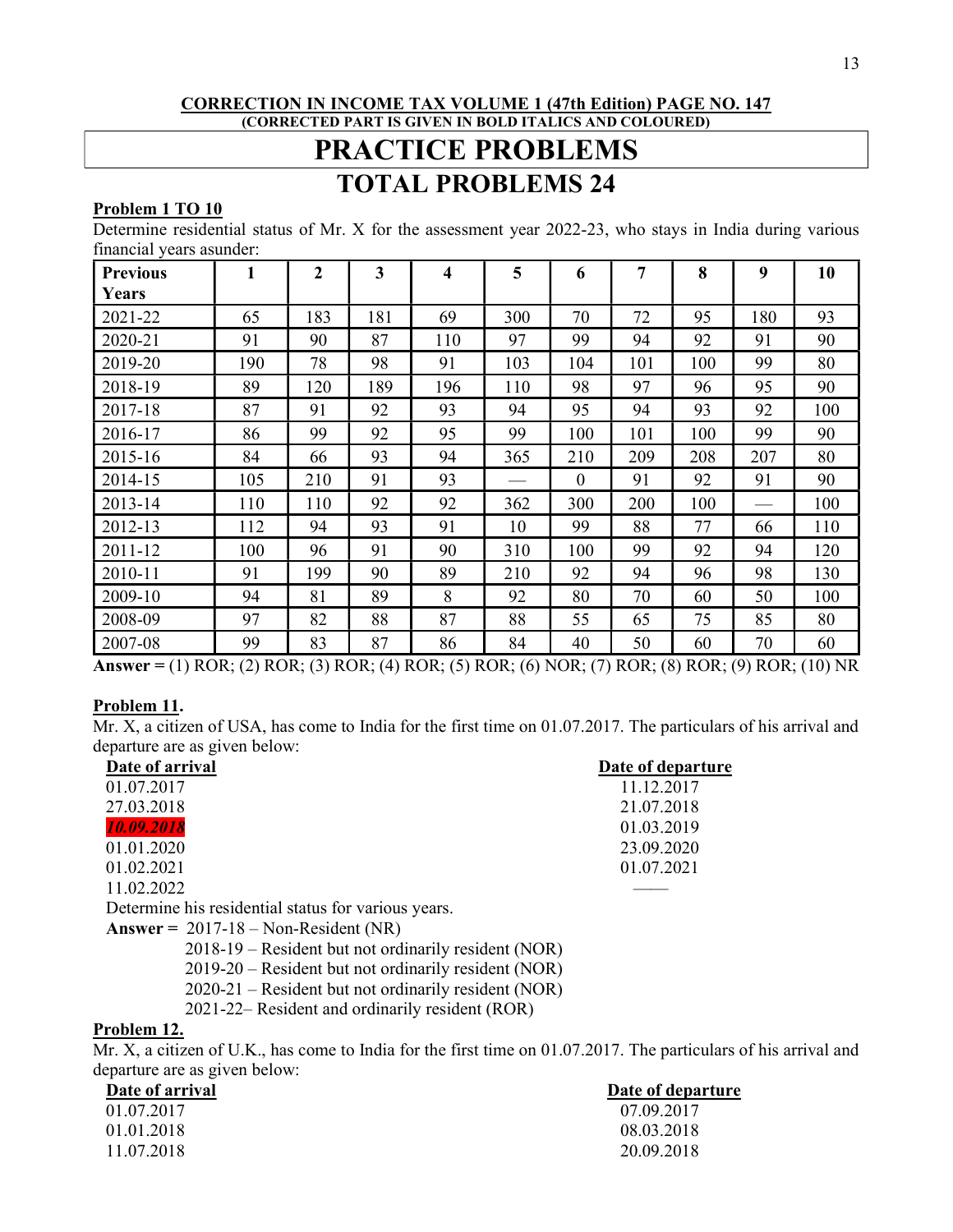| (CORRECTED PART IS GIVEN IN BOLD ITALICS AND COLOURED)    |        |     |
|-----------------------------------------------------------|--------|-----|
| Municipal taxes paid                                      | $10\%$ | 10% |
| Fire Insurance paid                                       | 1,500  | 650 |
| Ground rent due                                           | 700    | 900 |
| Land revenue paid                                         | 600    | 800 |
| Interest payable on capital borrowed for purchase of flat | 45,000 | Nil |

Income of Mr. X from his proprietary business–warehousing corporation is  $\overline{37,00,000}$ . Determine the total income and tax liability for the assessment year 2022-23, you are informed that Mr. X could not occupy flat for 2 months commencing from December 1<sup>st</sup>, 2021 and that he has attained the age of 82 on 23.08.2021. Answer = Total Income: ₹6,70,000; Tax Liability: ₹35,360

#### Problem 24.

Mr. X and Mr. Y constructed their houses on a piece of land purchased by them at New Delhi. The built up area of each house was 1,000 sq. ft. ground floor and an equal area at the first floor.

Mr. X started construction of the house on 01.04.2020 and completed it on 31.03.2021. Mr. X occupied the entire house on 01.04.2021. Mr. X has availed a housing loan of ₹25 lakhs @ 12% p.a. on 01.04.2020 and has also submitted a certificate from the lender certifying the amount of interest.

Mr. Y started construction on 01.04.2020 and completed it on 30.06.2021. Mr. Y occupied the ground floor on 01.07.2021 and let out the first floor for a rent of ₹20,000 per month. However, the tenant vacated the house on 31.12.2021 and Mr. Y occupied the entire house during the period 01.01.2022 to 31.03.2022. Mr. Y has availed a housing loan of ₹15 lakhs @ 10% p.a. on 01.07.2020 and has also submitted a certificate from the lender certifying the amount of interest.

| <b>Following are the other information:</b> |   |                      |
|---------------------------------------------|---|----------------------|
| (i) Fair rental value of each unit          |   | $1,20,000$ Per annum |
| (Ground floor / first floor)                |   |                      |
| (ii) Municipal value of each unit           |   | 92,000 Per annum     |
| (Ground floor / first floor)                |   |                      |
| (iii) Municipal taxes paid by               | X | $-10,000$            |
|                                             | Y | $-10,000$            |
| (iv) Repair and maintenance charges paid by | X | $-30,000$            |
|                                             | v | $-32,000$            |

No repayment was made by either of them till 31.03.2022. Compute income from house property for Mr. X and Mr. Y for the previous year 2021-22 (assessment year 2022-23).

Answer = Mr. X: ₹ (2,00,000); Mr. Y: ₹ (92,000)

#### Problem 25.

Mrs. X is the owner of a house property. She borrowed ₹60,000 from life insurance corporation of India on 1<sup>st</sup> September 2014 @ 15% p.a. for the construction of this house. The construction was completed on 31.03.2017. Since then the house is under her self-occupation. On 1<sup>st</sup> June 2021 the house was let out  $\omega$ ₹3,000 p.m. The tenant vacated the house on 1<sup>st</sup> August 2021. She occupied the house for self-occupancy. The house is again let out  $(a)$  ₹3,500 p.m. from 1<sup>st</sup> October 2021.

| Other particulars of the house for the previous year 2021-22.       |               |
|---------------------------------------------------------------------|---------------|
| Municipal Valuation                                                 | $22,000$ p.a. |
| Municipal taxes disputed, hence not paid                            | $2,200$ p.a.  |
| Ground rent for the previous year 2021-22 outstanding               | 3,200         |
| Insurance premium paid                                              | 1,200         |
| Refund of first loan instalment to LIC on 01.10.2021                | 15,000        |
| Compute the income from house property for assessment year 2022-23. |               |

Answer = Income under the head House Property: ₹11,025

#### Problem 26.

Mr. X owns a residential house property. It has two identical units—unit I and unit II. Unit I is self–occupied by Mr. X and his family members, unit II is let out (rent being ₹7,500 per month, this unit remained vacant for one month during which it was self-occupied). Municipal value of the property is ₹1,30,000. Standard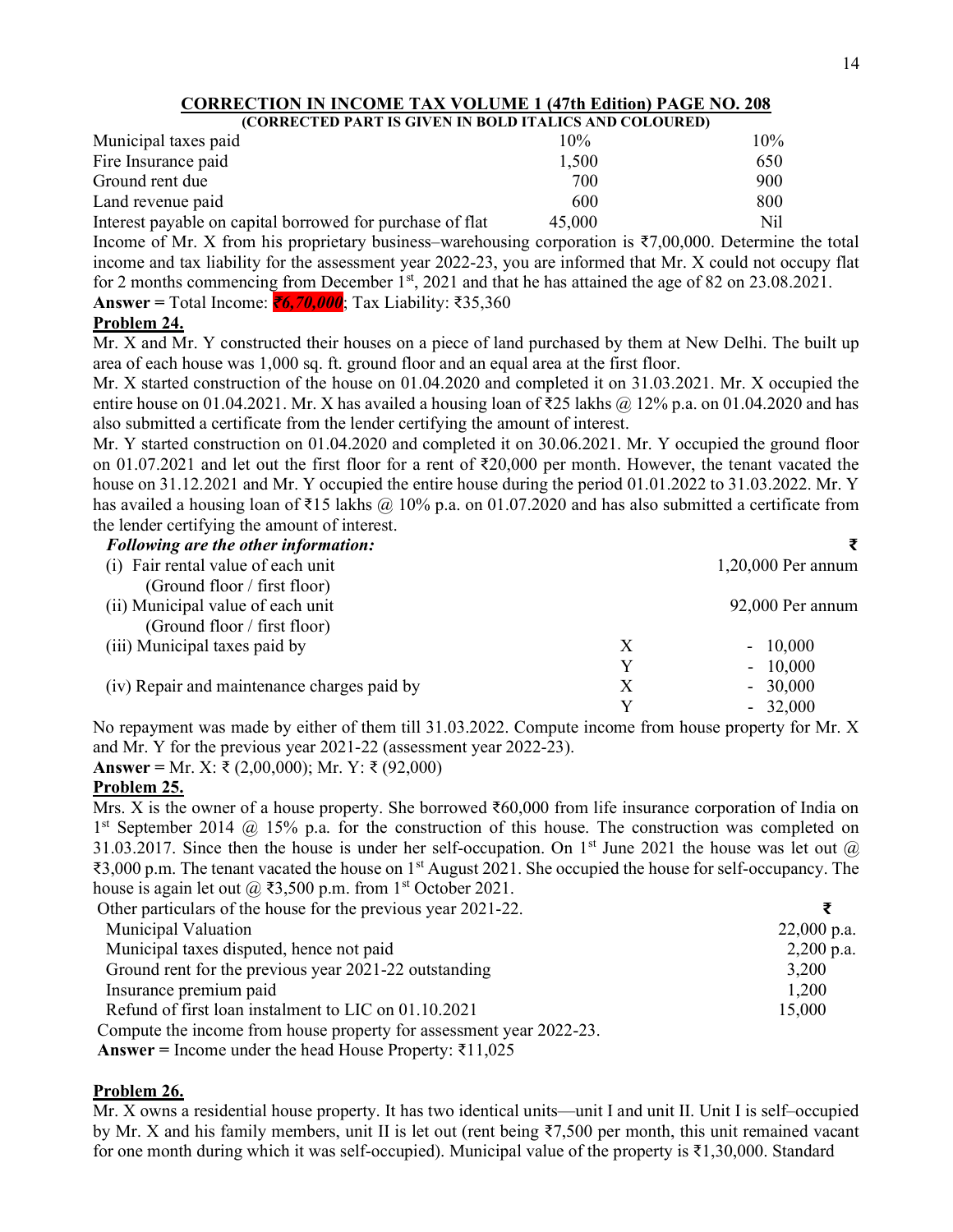| (CORRECTED PART IS GIVEN IN BOLD ITALICS AND COLOURED)                                                                 |             |
|------------------------------------------------------------------------------------------------------------------------|-------------|
| $= 5,70,000$                                                                                                           |             |
| <b>Total Income</b>                                                                                                    | 10,10,000   |
| <b>Computation of Tax Liability</b>                                                                                    |             |
| Tax on casual income ₹ 1,00,000 @ 30%                                                                                  | 30,000      |
| Tax on LTCG ₹2,00,000 @ 20%                                                                                            | 40,000      |
| Tax on STCG 111A ₹ 3,00,000 @ 15%                                                                                      | 45,000      |
| Tax on $\bar{z}$ 4,10,000 at slab rate                                                                                 | 8,000       |
| Tax before health & education cess                                                                                     | 1,23,000    |
| Add: HEC @ 4%                                                                                                          | 4,920       |
| Tax Liability                                                                                                          | 1,27,920    |
| $MAY - 2000$ (4 Marks)                                                                                                 |             |
| Mr. X is a retired Government officer aged 40 years, who derived the following income in respect of financial          |             |
| year 2021-22. He resides in Cochin:                                                                                    | ₹           |
| Salary                                                                                                                 | 6,00,000    |
| Interest from bank deposits (fixed deposits)                                                                           | 2,00,000    |
| He has paid $\bar{\tau}$ 28,000 as premium to effect an insurance on his health and it was paid by a cheque. He pays a |             |
| rent of ₹10,000 per month in respect of furnished accommodation. He is eligible for deduction under Section            |             |
| 80GG. Compute his total income and tax liability for assessment year 2022-23.                                          |             |
| What are the conditions to be satisfied by him to qualify for the deduction?                                           |             |
| Answer:                                                                                                                | ₹           |
| Salary                                                                                                                 |             |
|                                                                                                                        | 6,00,000.00 |
| Less: Deduction $u/s$ 16(ia)                                                                                           |             |
|                                                                                                                        |             |
| (50,000.00)<br>Income under the head Salary                                                                            | 5,50,000.00 |
| Income under the head Other Sources {Bank Interest}                                                                    | 2,00,000.00 |
| <b>Gross Total Income</b>                                                                                              | 7,50,000.00 |
| Less: Deduction under section 80D                                                                                      | (25,000.00) |
| Less: Deduction under section 80GG                                                                                     | (47,500.00) |
| <b>Working Note:</b>                                                                                                   |             |
| Least of the following:                                                                                                |             |
| 1. ₹1,20,000 – ₹72,500 = ₹47,500                                                                                       |             |
| 2.760,000                                                                                                              |             |
| 3. 25% x 7,25,000 = $\overline{51,81,250}$                                                                             |             |
| $(AGTI = ₹7,50,000 - ₹25,000 = ₹7,25,000)$                                                                             |             |
|                                                                                                                        |             |
| <b>Total Income</b>                                                                                                    | 6,77,500.00 |
| <b>Computation of Tax Liability</b><br>Tax on $\sqrt[7]{6}$ , 77, 500 at slab rate                                     | 48,000      |
| Add: HEC @ 4%                                                                                                          | 1,920       |
| Tax Liability                                                                                                          | 49,920      |

#### Conditions to be fulfilled for grant of deduction under section 80GG :

- 1. The assessee should not be getting any house rent allowance and also he is not being provided with Rent Free Accommodation by his employer.
- 2. The assessee should not have any house in his name or in the name of the spouse or in the name of minor child or in the name of Hindu Undivided Family of which he is a member, at a place where he ordinarily resides or performs duties of his office or employment or carries on his business or profession.
- 3. Also he should not have house even at any other place which he has declared to be self occupied.
- 4. The assessee has paid rent for the accommodation taken by him for his residence.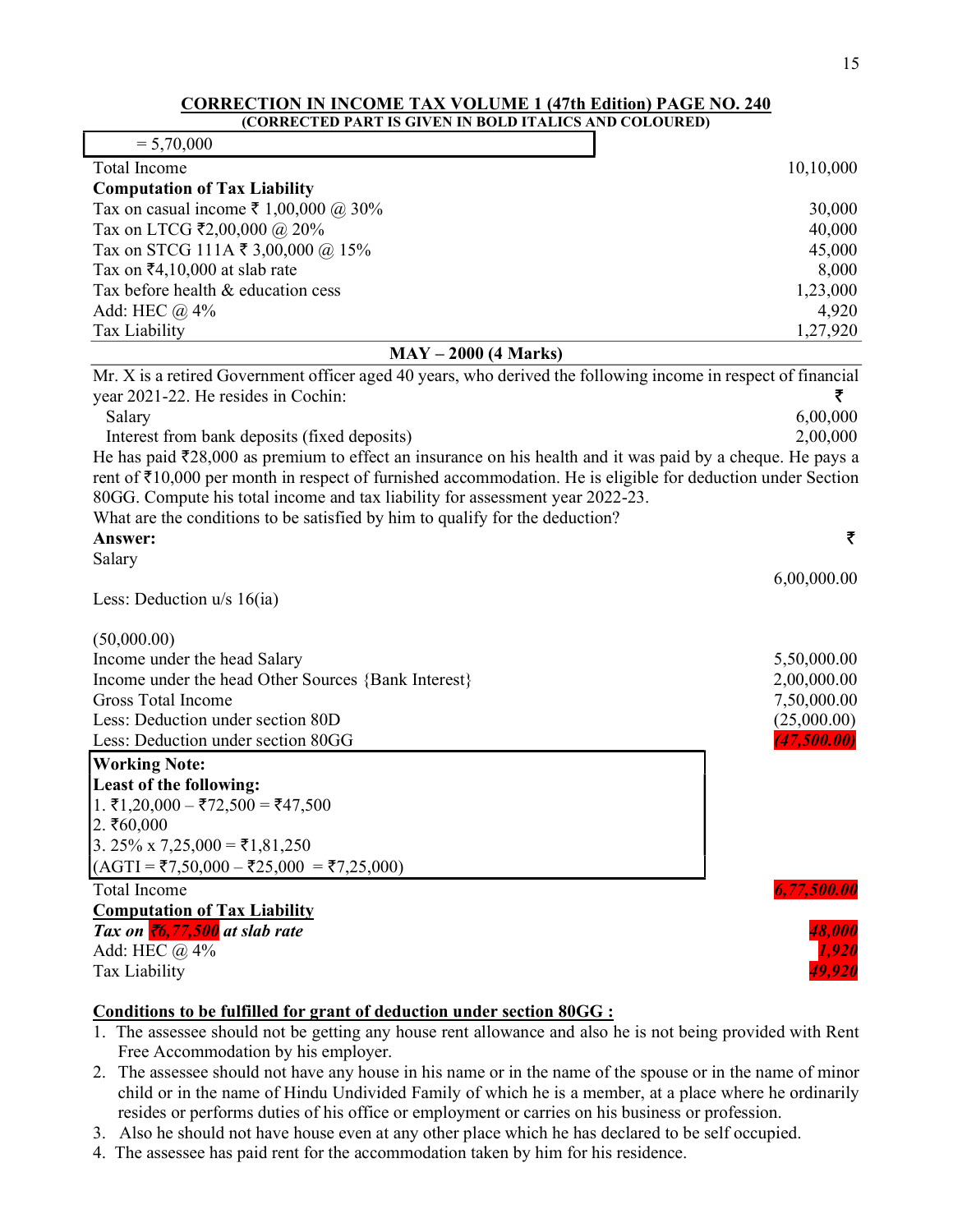#### CORRECTION IN INCOME TAX VOLUME 1 (47th Edition) PAGE NO. 246 (CORRECTED PART IS GIVEN IN BOLD ITALICS AND COLOURED)

Example 1: Mr. X received royalty of ₹2,00,000 from abroad for a book authored by him which is a work of artistic nature. The rate of royalty is 20% of value of books and expenditure made for earning this royalty was ₹50,000. The amount remitted to India till 30th September, 2021 is ₹1,20,000. Compute deduction u/s 80QQB and also compute income to be added in Gross Total Income.

#### Solution:

Amount to be added in Income (2,00,000-50,000) 1,50,000 1,50,000

## Deduction allowed u/s 80QQB

| Deductions u/s 80QQB                                   |          | 70,000 |
|--------------------------------------------------------|----------|--------|
| 15% of value of books                                  | 1,50,000 |        |
| $(2,00,000/20\% \times 15\%)$                          |          |        |
| but cannot exceed amount brought in India within 6     |          |        |
| months from the end of the previous year i.e. 1,20,000 |          |        |
| Allowed                                                | 1,20,000 |        |
| Less: Expenses                                         | (50,000) |        |
| Deduction allowed                                      | 70,000   |        |

**Example 2:** Mr. X received royalty of  $\overline{66,00,000}$  from abroad for a book authored by him which is a work of artistic nature. The rate of royalty is 25% of value of books and expenditure made for earning this royalty was ₹2,50,000. The amount remitted to India till 30th September, 2022 is ₹3,80,000. Compute deduction u/s 80QQB and also compute income to be added in Gross Total Income.

#### Solution:

Amount to be added in Income (6,00,000-2,50,000) 3,50,000 3,50,000

## Deduction allowed u/s 80QQB

| Deductions u/s 80QQB                                   |            | 1,10,000 |
|--------------------------------------------------------|------------|----------|
| 15% of value of books                                  | 3,60,000   |          |
| $(6,00,000/25\% \times 15\%)$                          |            |          |
| but cannot exceed amount brought in India within 6     |            |          |
| months from the end of the previous year i.e. 3,80,000 |            |          |
| Allowed                                                | 3,60,000   |          |
| Less: Expenses                                         | (2,50,000) |          |
| Deduction allowed                                      | 1,10,000   |          |

Example 3: Mr. X received royalty of ₹10,00,000 from ABC Ltd. situated in India for a book authored by him which is a work of artistic nature. The rate of royalty is 10% of value of books and expenditure made for earning this royalty was ₹5,00,000. Compute deduction u/s 80QQB and also compute income to be added in Gross Total Income.

## Solution:

Amount to be added in Income (10,00,000-5,00,000) 5,00,000 5,00,000

#### Deduction allowed u/s 80OOB Deductions u/s 8000B 3,00,000

| Deductions als out to |            |
|-----------------------|------------|
| Royalty received      | 10,00,000  |
| Less: Expenses        | (5,00,000) |
| Deduction allowed     | 5,00,000   |
| But maximum ₹3,00,000 |            |

**Example 4:** Mr. X received royalty (lumpsum) of  $\bar{\tau}6,00,000$  from abroad for a book authored by him which is a work of artistic nature. Expenditure made for earning this royalty was ₹2,50,000. The amount remitted to India till 30th September, 2022 is ₹4,00,000. Compute deduction u/s 80QQB and also compute income to be added in Gross Total Income.